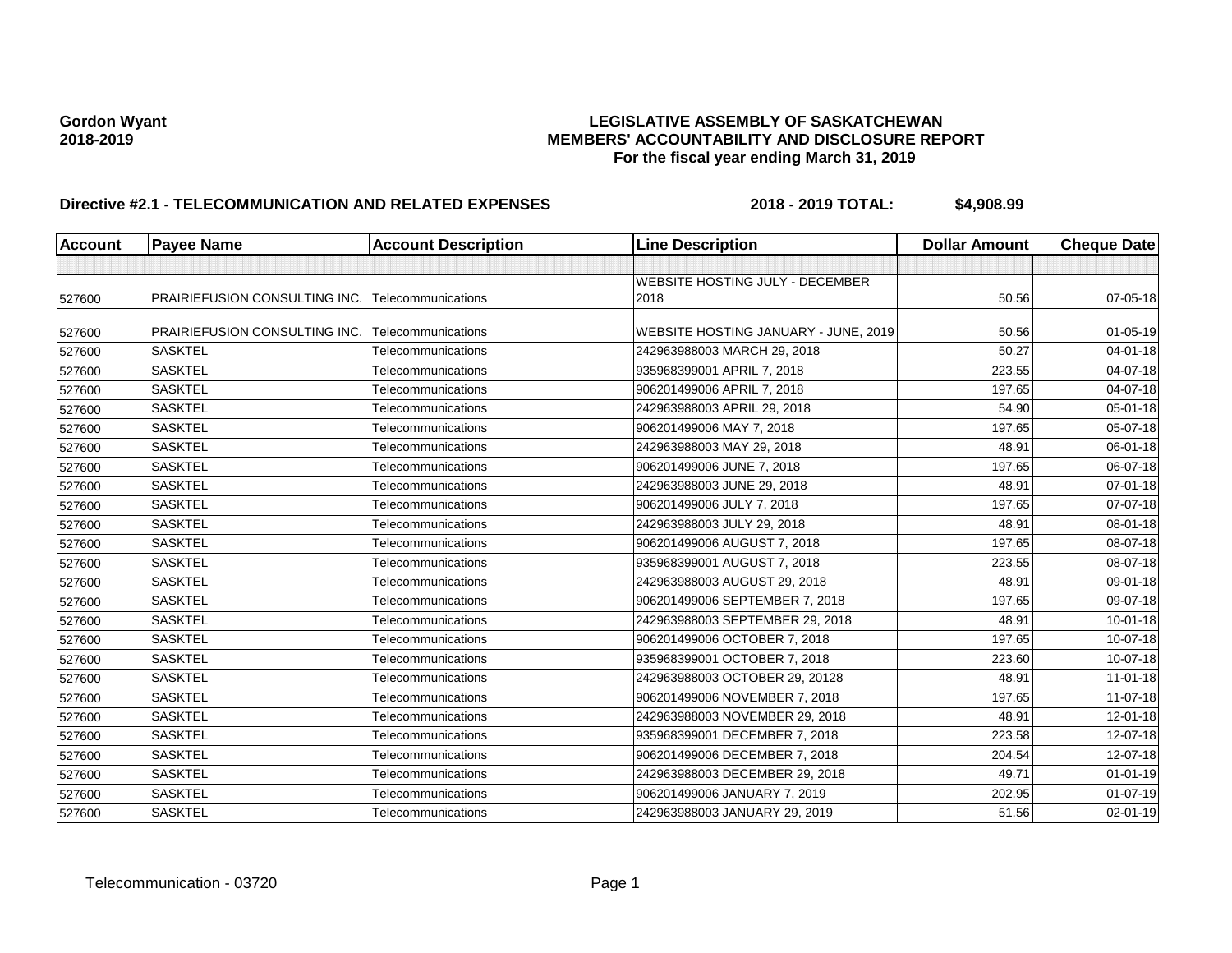| <b>Account</b> | <b>Payee Name</b> | <b>Account Description</b> | <b>Line Description</b>                               | <b>Dollar Amount</b> | <b>Cheque Date</b> |
|----------------|-------------------|----------------------------|-------------------------------------------------------|----------------------|--------------------|
|                |                   |                            |                                                       |                      |                    |
| 527600         | <b>SASKTEL</b>    | Telecommunications         | 935968399001 FEBRUARY 7, 2019                         | 223.55               | 02-07-19           |
| 527600         | <b>SASKTEL</b>    | Telecommunications         | 906201499006 FEBRUARY 7, 2019                         | 202.95               | $02 - 07 - 19$     |
| 527600         | <b>SASKTEL</b>    | Telecommunications         | 242963988003 FEBRUARY 28, 2019                        | 50.60                | $03 - 01 - 19$     |
| 527600         | <b>SASKTEL</b>    | Telecommunications         | 906201499006 MARCH 7, 2019                            | 202.95               | 03-07-19           |
| 527600         | <b>SASKTEL</b>    | Telecommunications         | 242963988003 MARCH 29, 2019                           | 48.91                | 03-29-19           |
| 527600         | WYANT, GORDON S   | Telecommunications         | REIMB: HOME OFFICE INTERNET APRIL -<br>SEPTEMBER 2018 | 352.98               | 11-08-18           |
| 527600         | WYANT, GORDON S   | Telecommunications         | REIMB: 9276640-4 OCTOBER - DECEMBER<br>2018           | 176.49               | 02-01-19           |
| 527600         | WYANT, GORDON S   | Telecommunications         | REIMB: JANUARY & FEBRUARY 2019<br>HOME OFFICE PHONE   | 117.66               | 03-01-19           |
|                |                   |                            |                                                       |                      |                    |
|                |                   |                            |                                                       |                      |                    |
|                |                   |                            |                                                       |                      |                    |
|                |                   |                            |                                                       |                      |                    |
|                |                   |                            |                                                       |                      |                    |
|                |                   |                            |                                                       |                      |                    |
|                |                   |                            |                                                       |                      |                    |
|                |                   |                            |                                                       |                      |                    |
|                |                   |                            |                                                       |                      |                    |
|                |                   |                            |                                                       |                      |                    |
|                |                   |                            |                                                       |                      |                    |
|                |                   |                            |                                                       |                      |                    |
|                |                   |                            |                                                       |                      |                    |
|                |                   |                            |                                                       |                      |                    |
|                |                   |                            |                                                       |                      |                    |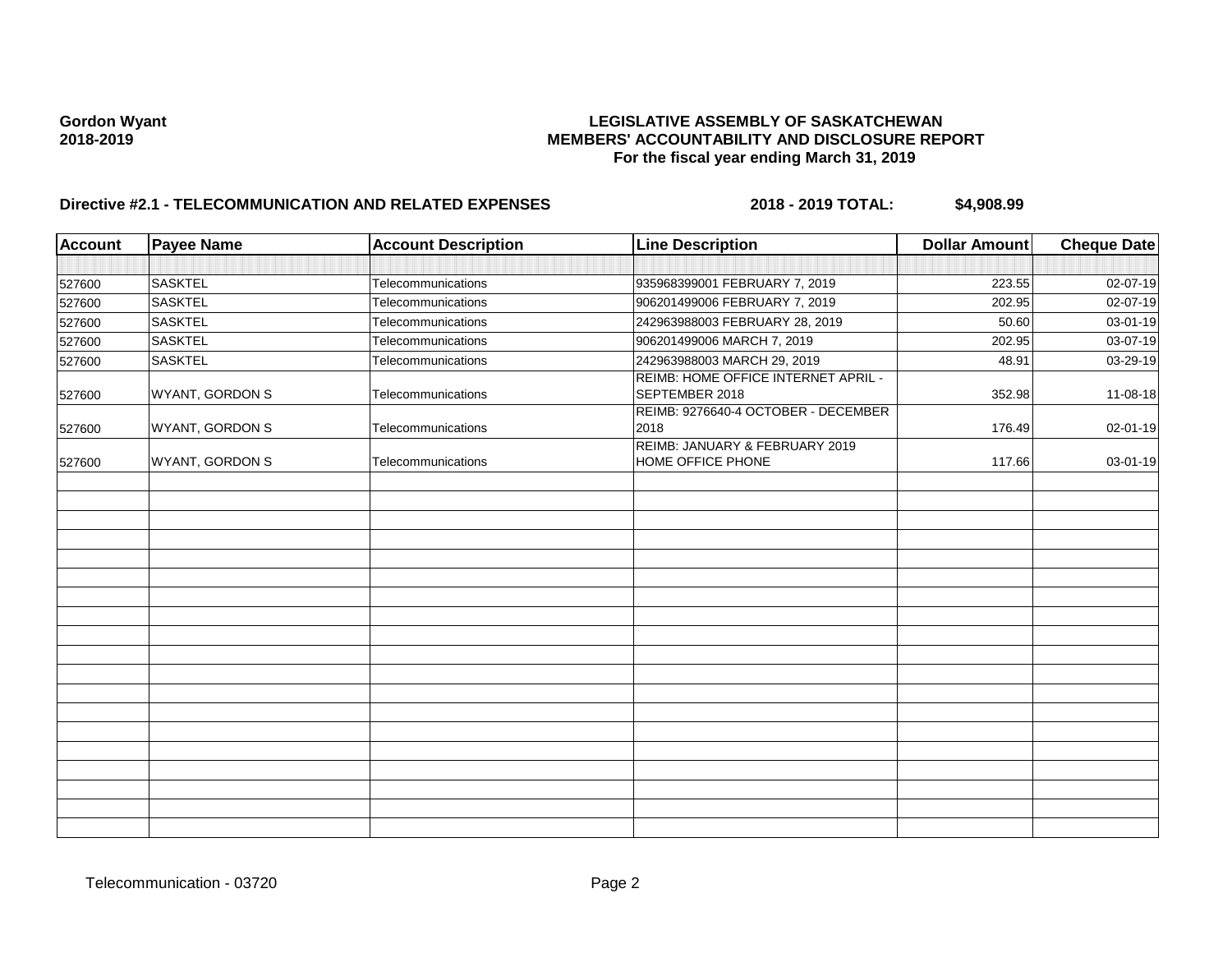| <b>Account</b> | Payee Name | <b>Account Description</b> | <b>Line Description</b> | <b>Dollar Amount</b> | <b>Cheque Date</b> |
|----------------|------------|----------------------------|-------------------------|----------------------|--------------------|
|                |            |                            |                         |                      |                    |
|                |            |                            |                         |                      |                    |
|                |            |                            |                         |                      |                    |
|                |            |                            |                         |                      |                    |
|                |            |                            |                         |                      |                    |
|                |            |                            |                         |                      |                    |
|                |            |                            |                         |                      |                    |
|                |            |                            |                         |                      |                    |
|                |            |                            |                         |                      |                    |
|                |            |                            |                         |                      |                    |
|                |            |                            |                         |                      |                    |
|                |            |                            |                         |                      |                    |
|                |            |                            |                         |                      |                    |
|                |            |                            |                         |                      |                    |
|                |            |                            |                         |                      |                    |
|                |            |                            |                         |                      |                    |
|                |            |                            |                         |                      |                    |
|                |            |                            |                         |                      |                    |
|                |            |                            |                         |                      |                    |
|                |            |                            |                         |                      |                    |
|                |            |                            |                         |                      |                    |
|                |            |                            |                         |                      |                    |
|                |            |                            |                         |                      |                    |
|                |            |                            |                         |                      |                    |
|                |            |                            |                         |                      |                    |
|                |            |                            |                         |                      |                    |
|                |            |                            |                         |                      |                    |
|                |            |                            |                         |                      |                    |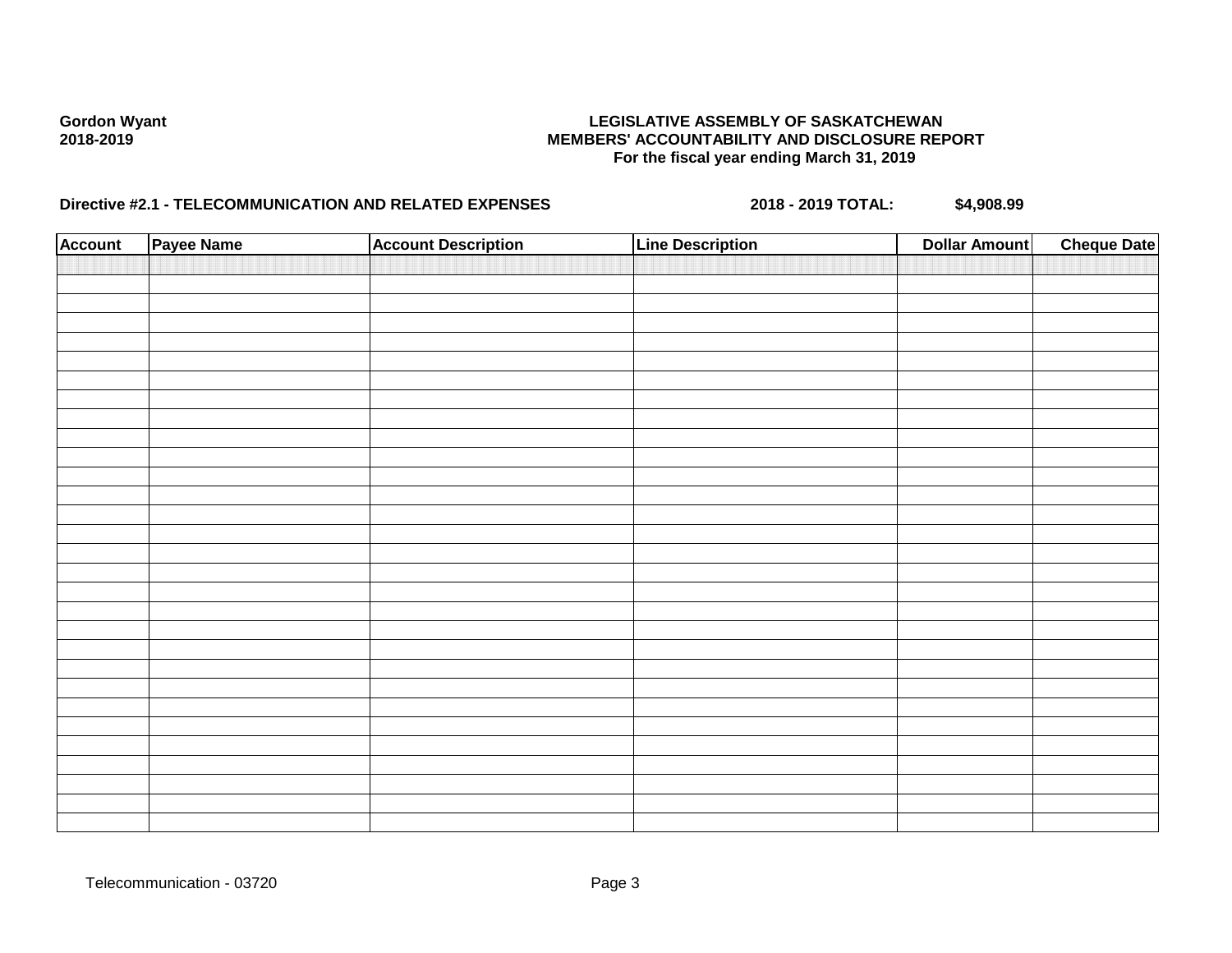| <b>Account</b> | Payee Name | <b>Account Description</b> | <b>Line Description</b> | <b>Dollar Amount</b> | <b>Cheque Date</b> |
|----------------|------------|----------------------------|-------------------------|----------------------|--------------------|
|                |            |                            |                         |                      |                    |
|                |            |                            |                         |                      |                    |
|                |            |                            |                         |                      |                    |
|                |            |                            |                         |                      |                    |
|                |            |                            |                         |                      |                    |
|                |            |                            |                         |                      |                    |
|                |            |                            |                         |                      |                    |
|                |            |                            |                         |                      |                    |
|                |            |                            |                         |                      |                    |
|                |            |                            |                         |                      |                    |
|                |            |                            |                         |                      |                    |
|                |            |                            |                         |                      |                    |
|                |            |                            |                         |                      |                    |
|                |            |                            |                         |                      |                    |
|                |            |                            |                         |                      |                    |
|                |            |                            |                         |                      |                    |
|                |            |                            |                         |                      |                    |
|                |            |                            |                         |                      |                    |
|                |            |                            |                         |                      |                    |
|                |            |                            |                         |                      |                    |
|                |            |                            |                         |                      |                    |
|                |            |                            |                         |                      |                    |
|                |            |                            |                         |                      |                    |
|                |            |                            |                         |                      |                    |
|                |            |                            |                         |                      |                    |
|                |            |                            |                         |                      |                    |
|                |            |                            |                         |                      |                    |
|                |            |                            |                         |                      |                    |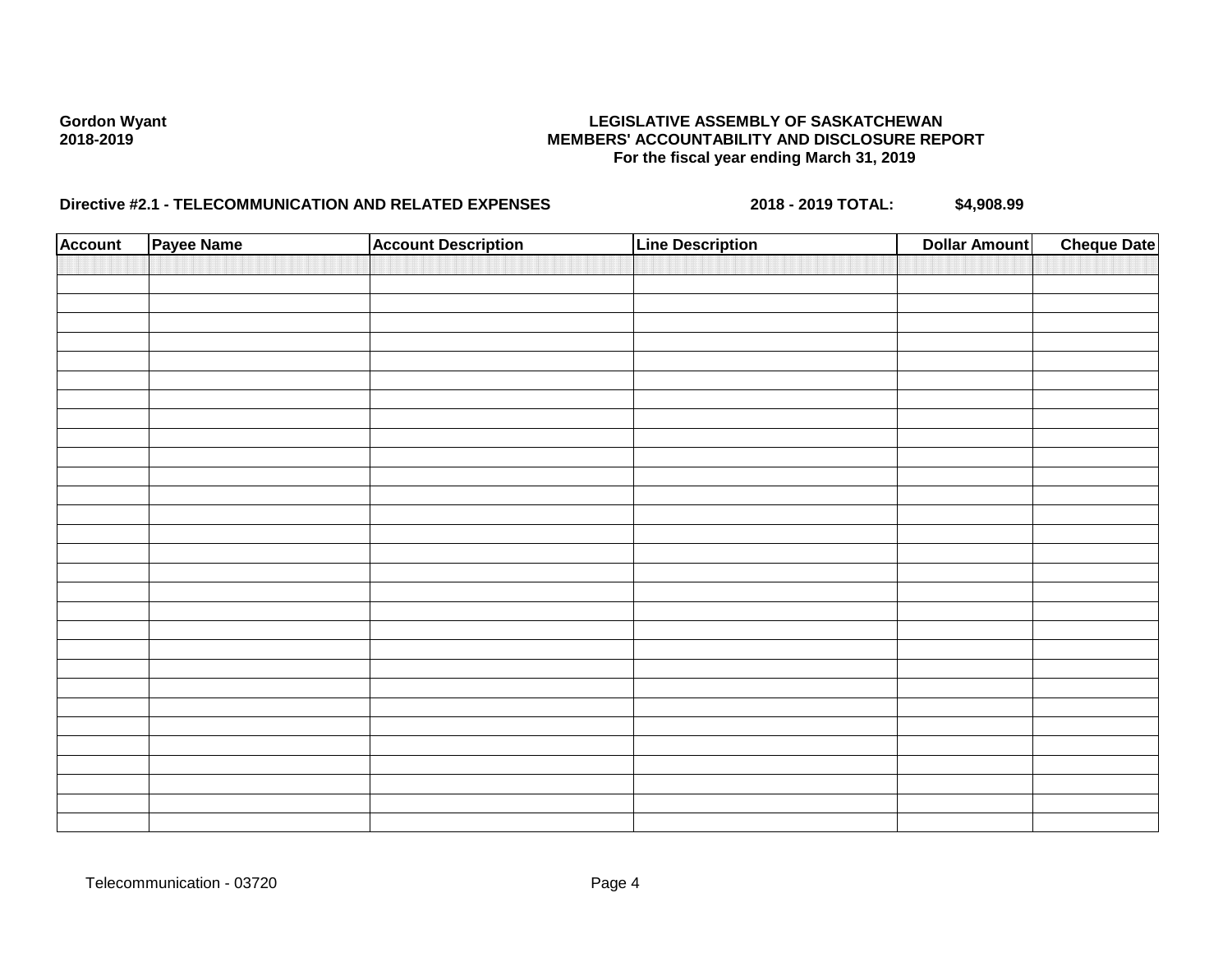| <b>Account</b> | <b>Payee Name</b> | <b>Account Description</b> | <b>Line Description</b> | Dollar Amount | <b>Cheque Date</b> |
|----------------|-------------------|----------------------------|-------------------------|---------------|--------------------|
|                |                   |                            |                         |               |                    |
|                |                   |                            |                         |               |                    |
|                |                   |                            |                         |               |                    |
|                |                   |                            |                         |               |                    |
|                |                   |                            |                         |               |                    |
|                |                   |                            |                         |               |                    |
|                |                   |                            |                         |               |                    |
|                |                   |                            |                         |               |                    |
|                |                   |                            |                         |               |                    |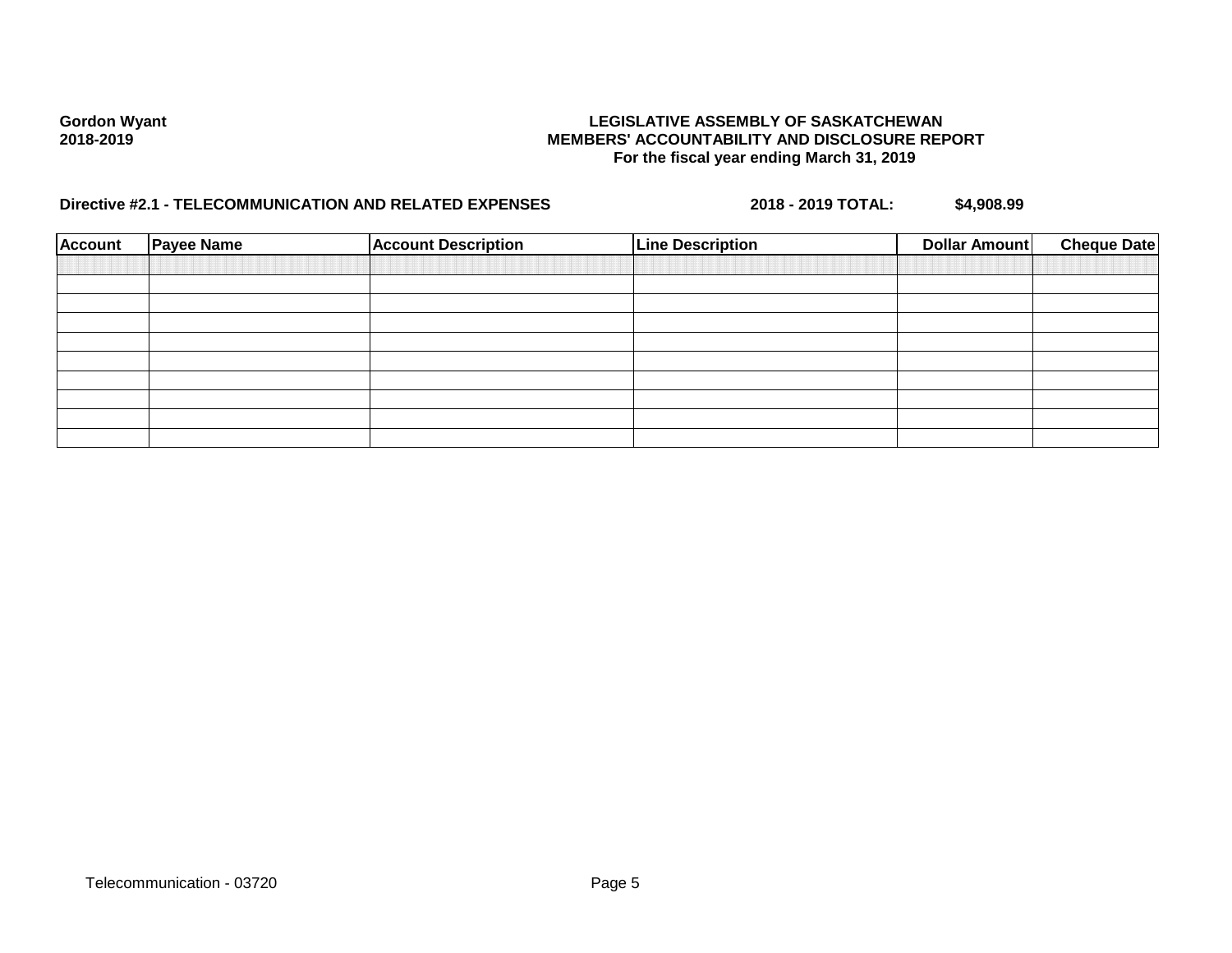## **LEGISLATIVE ASSEMBLY OF SASKATCHEWAN MEMBERS' ACCOUNTABILITY AND DISCLOSURE REPORT For the fiscal year ending March 31, 2019**

| <b>Account</b> | <b>Payee Name</b>      | <b>Account Description</b>  | <b>Line Description</b>           | <b>Dollar Amount</b> | <b>Cheque Date</b> |
|----------------|------------------------|-----------------------------|-----------------------------------|----------------------|--------------------|
|                |                        |                             |                                   |                      |                    |
| 541900         | WYANT, GORDON S        | Elected Rep - Travel        | MLA TRAVEL APRIL 1 - 30, 2018     | 1,376.09             | 05-10-18           |
| 541900         | WYANT, GORDON S        | <b>Elected Rep - Travel</b> | MLA TRAVEL MAY 1 - 22, 2018       | 1,417.58             | 06-06-18           |
| 541900         | <b>WYANT, GORDON S</b> | <b>Elected Rep - Travel</b> | MLA TRAVEL MAY 23 - 31, 2018      | 568.58               | 06-06-18           |
| 541900         | WYANT, GORDON S        | Elected Rep - Travel        | MLA TRAVEL JUNE 1 - 28, 2018      | 1,012.95             | 07-17-18           |
| 541900         | WYANT, GORDON S        | Elected Rep - Travel        | MLA TRAVEL JULY 1 - 25, 2018      | 1,336.64             | 08-09-18           |
| 541900         | <b>WYANT, GORDON S</b> | Elected Rep - Travel        | MLA TRAVEL AUGUST 1 - 31, 2018    | 1,981.09             | 09-24-18           |
| 541900         | <b>WYANT, GORDON S</b> | <b>Elected Rep - Travel</b> | MLA TRAVEL SEPTEMBER 2 - 30, 2018 | 1,514.60             | 11-05-18           |
| 541900         | <b>WYANT, GORDON S</b> | <b>Elected Rep - Travel</b> | MLA TRAVEL OCTOBER 1 - 31, 2018   | 1,352.40             | 11-15-18           |
| 541900         | <b>WYANT, GORDON S</b> | Elected Rep - Travel        | MLA TRAVEL NOVEMBER 1 - 20, 2018  | 2,212.95             | 12-05-18           |
| 541900         | <b>WYANT, GORDON S</b> | Elected Rep - Travel        | MLA TRAVEL NOVEMBER 21 - 30, 2018 | 420.14               | 12-05-18           |
| 541900         | WYANT, GORDON S        | Elected Rep - Travel        | MLA TRAVEL DECEMBER 1-20, 2018    | 1,197.75             | 12-20-18           |
|                |                        |                             | MLA TRAVEL DECEMBER 27 - JANUARY  |                      |                    |
| 541900         | <b>WYANT, GORDON S</b> | <b>Elected Rep - Travel</b> | 30, 2019                          | 1,473.37             | 02-11-19           |
| 541900         | <b>WYANT, GORDON S</b> | Elected Rep - Travel        | MLA TRAVEL FEBRUARY 1 - 28, 2019  | 1,245.02             | 03-12-19           |
| 541900         | <b>WYANT, GORDON S</b> | Elected Rep - Travel        | MLA TRAVEL MARCH 1 - 13, 2019     | 1,508.09             | 03-31-19           |
| 541900         | <b>WYANT, GORDON S</b> | Elected Rep - Travel        | MLA TRAVEL MARCH 14 - 28, 2019    | 1,466.77             | 03-31-19           |
| 541900         | <b>WYANT, GORDON S</b> | Elected Rep - Travel        | MLA TRAVEL MARCH 29 - 31, 2019    | 313.40               | 03-31-19           |
|                |                        |                             |                                   |                      |                    |
|                |                        |                             |                                   |                      |                    |
|                |                        |                             |                                   |                      |                    |
|                |                        |                             |                                   |                      |                    |
|                |                        |                             |                                   |                      |                    |
|                |                        |                             |                                   |                      |                    |
|                |                        |                             |                                   |                      |                    |
|                |                        |                             |                                   |                      |                    |
|                |                        |                             |                                   |                      |                    |
|                |                        |                             |                                   |                      |                    |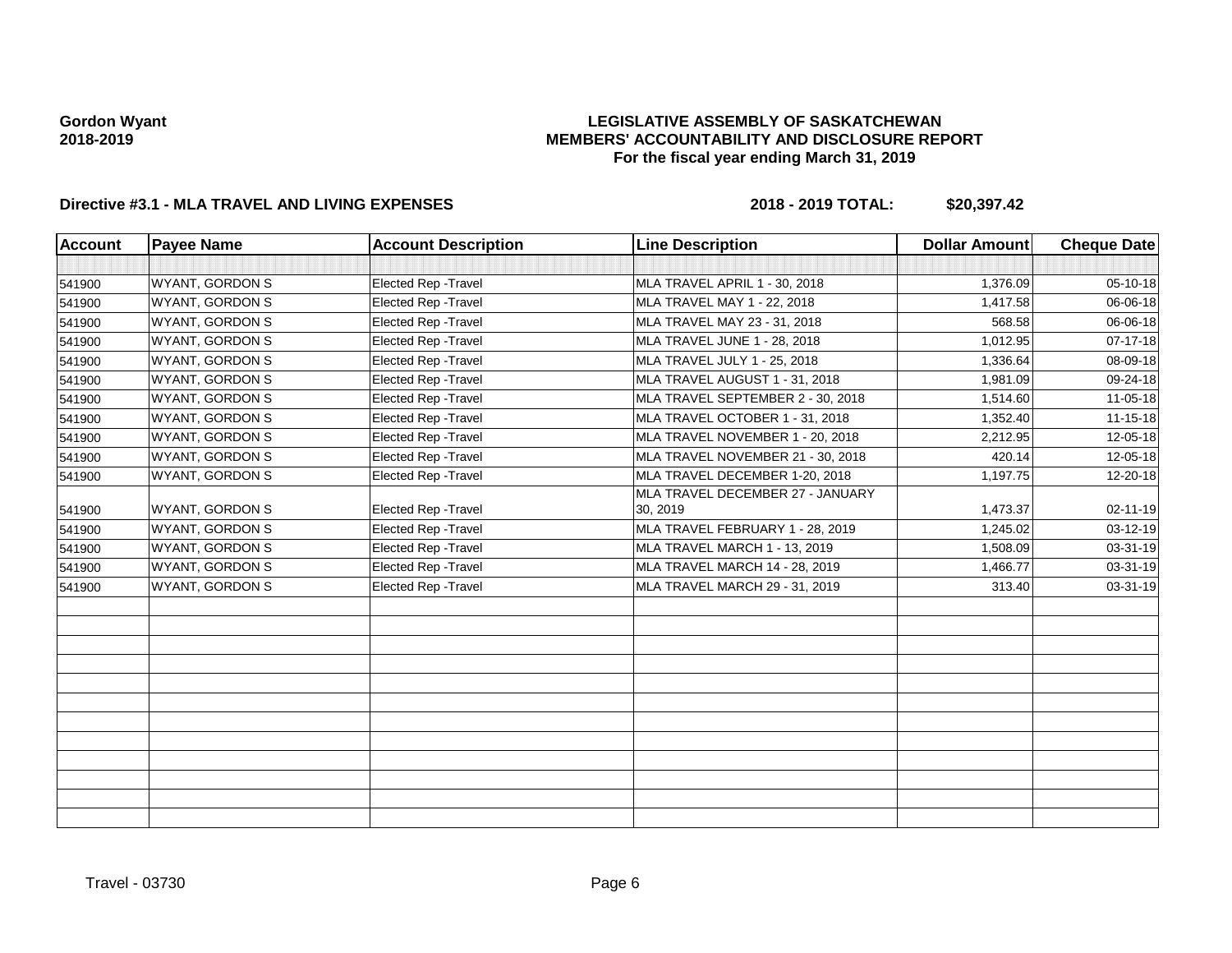## **LEGISLATIVE ASSEMBLY OF SASKATCHEWAN MEMBERS' ACCOUNTABILITY AND DISCLOSURE REPORT For the fiscal year ending March 31, 2019**

| <b>Account</b> | Payee Name | <b>Account Description</b> | <b>Line Description</b> | <b>Dollar Amount</b> | <b>Cheque Date</b> |
|----------------|------------|----------------------------|-------------------------|----------------------|--------------------|
|                |            |                            |                         |                      |                    |
|                |            |                            |                         |                      |                    |
|                |            |                            |                         |                      |                    |
|                |            |                            |                         |                      |                    |
|                |            |                            |                         |                      |                    |
|                |            |                            |                         |                      |                    |
|                |            |                            |                         |                      |                    |
|                |            |                            |                         |                      |                    |
|                |            |                            |                         |                      |                    |
|                |            |                            |                         |                      |                    |
|                |            |                            |                         |                      |                    |
|                |            |                            |                         |                      |                    |
|                |            |                            |                         |                      |                    |
|                |            |                            |                         |                      |                    |
|                |            |                            |                         |                      |                    |
|                |            |                            |                         |                      |                    |
|                |            |                            |                         |                      |                    |
|                |            |                            |                         |                      |                    |
|                |            |                            |                         |                      |                    |
|                |            |                            |                         |                      |                    |
|                |            |                            |                         |                      |                    |
|                |            |                            |                         |                      |                    |
|                |            |                            |                         |                      |                    |
|                |            |                            |                         |                      |                    |
|                |            |                            |                         |                      |                    |
|                |            |                            |                         |                      |                    |
|                |            |                            |                         |                      |                    |
|                |            |                            |                         |                      |                    |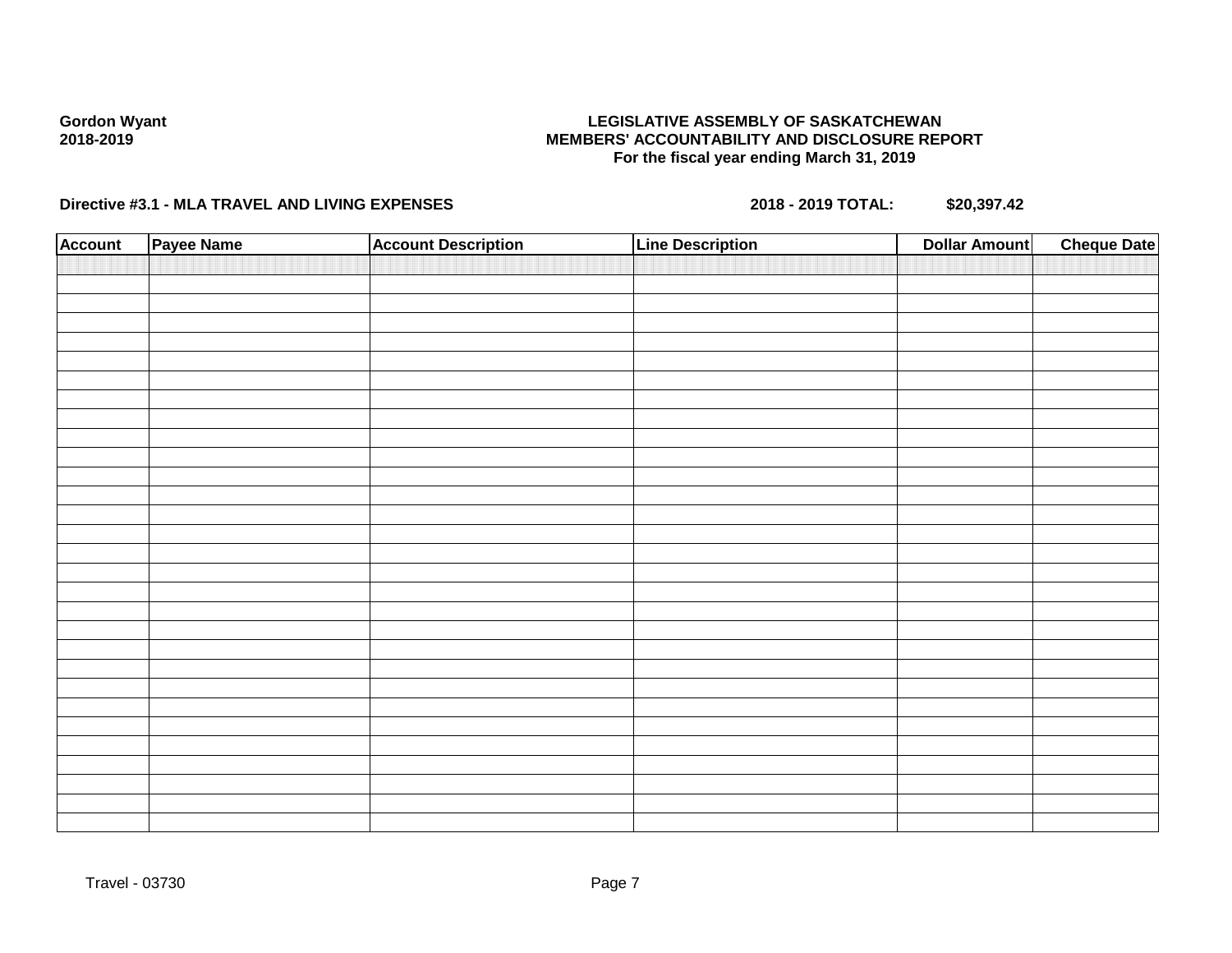## **LEGISLATIVE ASSEMBLY OF SASKATCHEWAN MEMBERS' ACCOUNTABILITY AND DISCLOSURE REPORT For the fiscal year ending March 31, 2019**

| <b>Account</b> | Payee Name | <b>Account Description</b> | <b>Line Description</b> | <b>Dollar Amount</b> | <b>Cheque Date</b> |
|----------------|------------|----------------------------|-------------------------|----------------------|--------------------|
|                |            |                            |                         |                      |                    |
|                |            |                            |                         |                      |                    |
|                |            |                            |                         |                      |                    |
|                |            |                            |                         |                      |                    |
|                |            |                            |                         |                      |                    |
|                |            |                            |                         |                      |                    |
|                |            |                            |                         |                      |                    |
|                |            |                            |                         |                      |                    |
|                |            |                            |                         |                      |                    |
|                |            |                            |                         |                      |                    |
|                |            |                            |                         |                      |                    |
|                |            |                            |                         |                      |                    |
|                |            |                            |                         |                      |                    |
|                |            |                            |                         |                      |                    |
|                |            |                            |                         |                      |                    |
|                |            |                            |                         |                      |                    |
|                |            |                            |                         |                      |                    |
|                |            |                            |                         |                      |                    |
|                |            |                            |                         |                      |                    |
|                |            |                            |                         |                      |                    |
|                |            |                            |                         |                      |                    |
|                |            |                            |                         |                      |                    |
|                |            |                            |                         |                      |                    |
|                |            |                            |                         |                      |                    |
|                |            |                            |                         |                      |                    |
|                |            |                            |                         |                      |                    |
|                |            |                            |                         |                      |                    |
|                |            |                            |                         |                      |                    |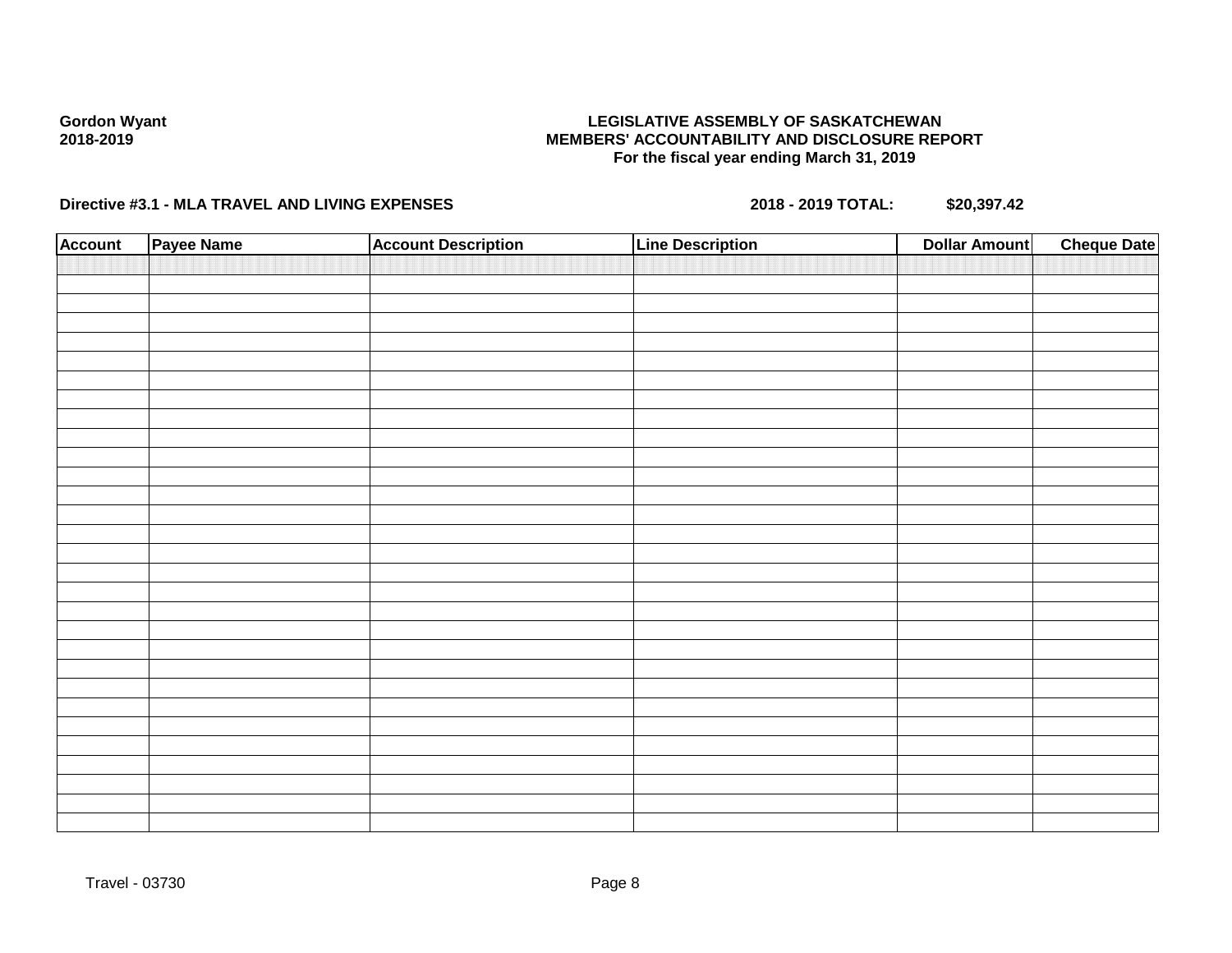## **LEGISLATIVE ASSEMBLY OF SASKATCHEWAN MEMBERS' ACCOUNTABILITY AND DISCLOSURE REPORT For the fiscal year ending March 31, 2019**

| <b>Account</b> | Payee Name | <b>Account Description</b> | <b>Line Description</b> | <b>Dollar Amount</b> | <b>Cheque Date</b> |
|----------------|------------|----------------------------|-------------------------|----------------------|--------------------|
|                |            |                            |                         |                      |                    |
|                |            |                            |                         |                      |                    |
|                |            |                            |                         |                      |                    |
|                |            |                            |                         |                      |                    |
|                |            |                            |                         |                      |                    |
|                |            |                            |                         |                      |                    |
|                |            |                            |                         |                      |                    |
|                |            |                            |                         |                      |                    |
|                |            |                            |                         |                      |                    |
|                |            |                            |                         |                      |                    |
|                |            |                            |                         |                      |                    |
|                |            |                            |                         |                      |                    |
|                |            |                            |                         |                      |                    |
|                |            |                            |                         |                      |                    |
|                |            |                            |                         |                      |                    |
|                |            |                            |                         |                      |                    |
|                |            |                            |                         |                      |                    |
|                |            |                            |                         |                      |                    |
|                |            |                            |                         |                      |                    |
|                |            |                            |                         |                      |                    |
|                |            |                            |                         |                      |                    |
|                |            |                            |                         |                      |                    |
|                |            |                            |                         |                      |                    |
|                |            |                            |                         |                      |                    |
|                |            |                            |                         |                      |                    |
|                |            |                            |                         |                      |                    |
|                |            |                            |                         |                      |                    |
|                |            |                            |                         |                      |                    |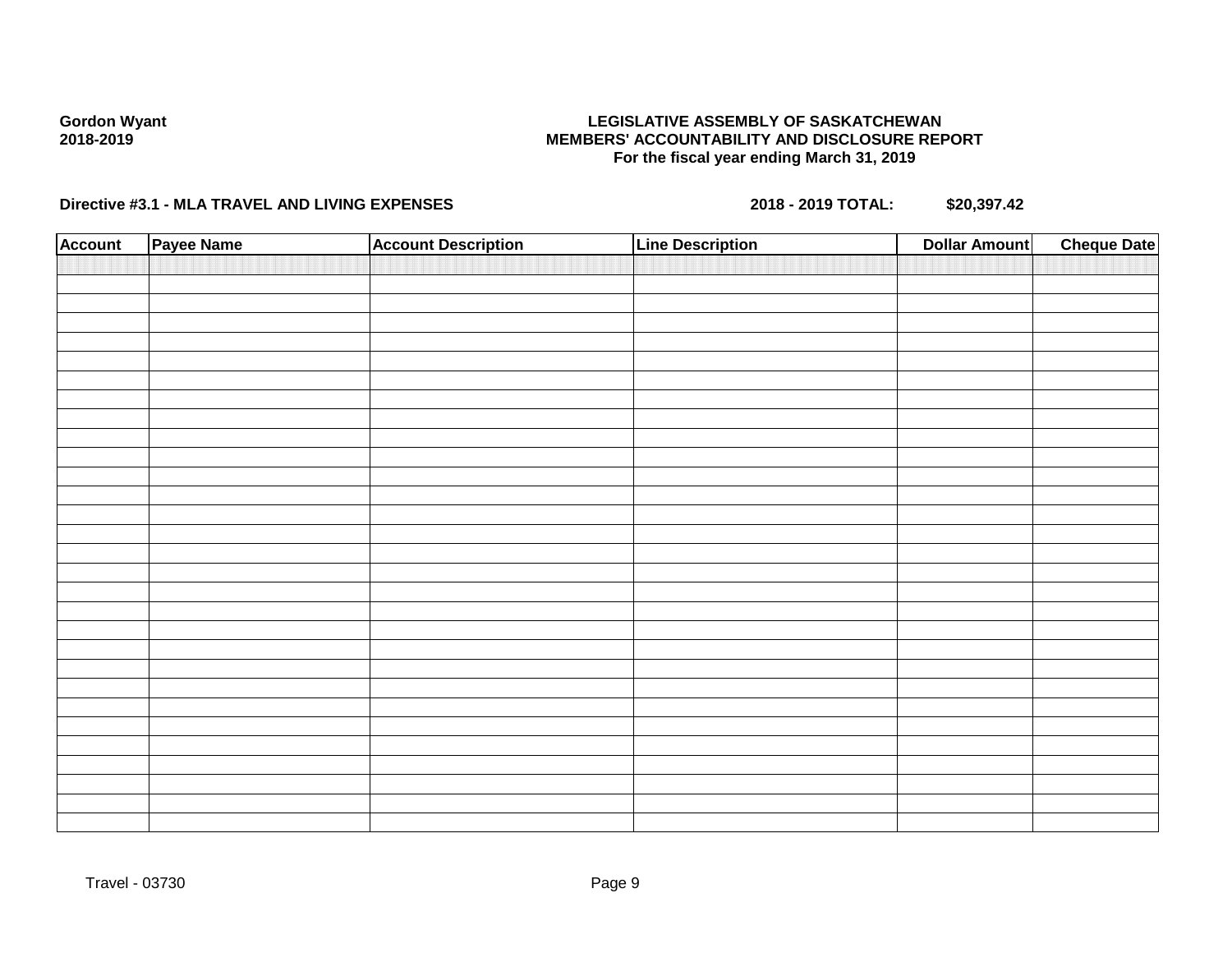## **LEGISLATIVE ASSEMBLY OF SASKATCHEWAN MEMBERS' ACCOUNTABILITY AND DISCLOSURE REPORT For the fiscal year ending March 31, 2019**

| <b>Payee Name</b> | <b>Account Description</b> | <b>Line Description</b> | Dollar Amount | <b>Cheque Date</b> |
|-------------------|----------------------------|-------------------------|---------------|--------------------|
|                   |                            |                         |               |                    |
|                   |                            |                         |               |                    |
|                   |                            |                         |               |                    |
|                   |                            |                         |               |                    |
|                   |                            |                         |               |                    |
|                   |                            |                         |               |                    |
|                   |                            |                         |               |                    |
|                   |                            |                         |               |                    |
|                   |                            |                         |               |                    |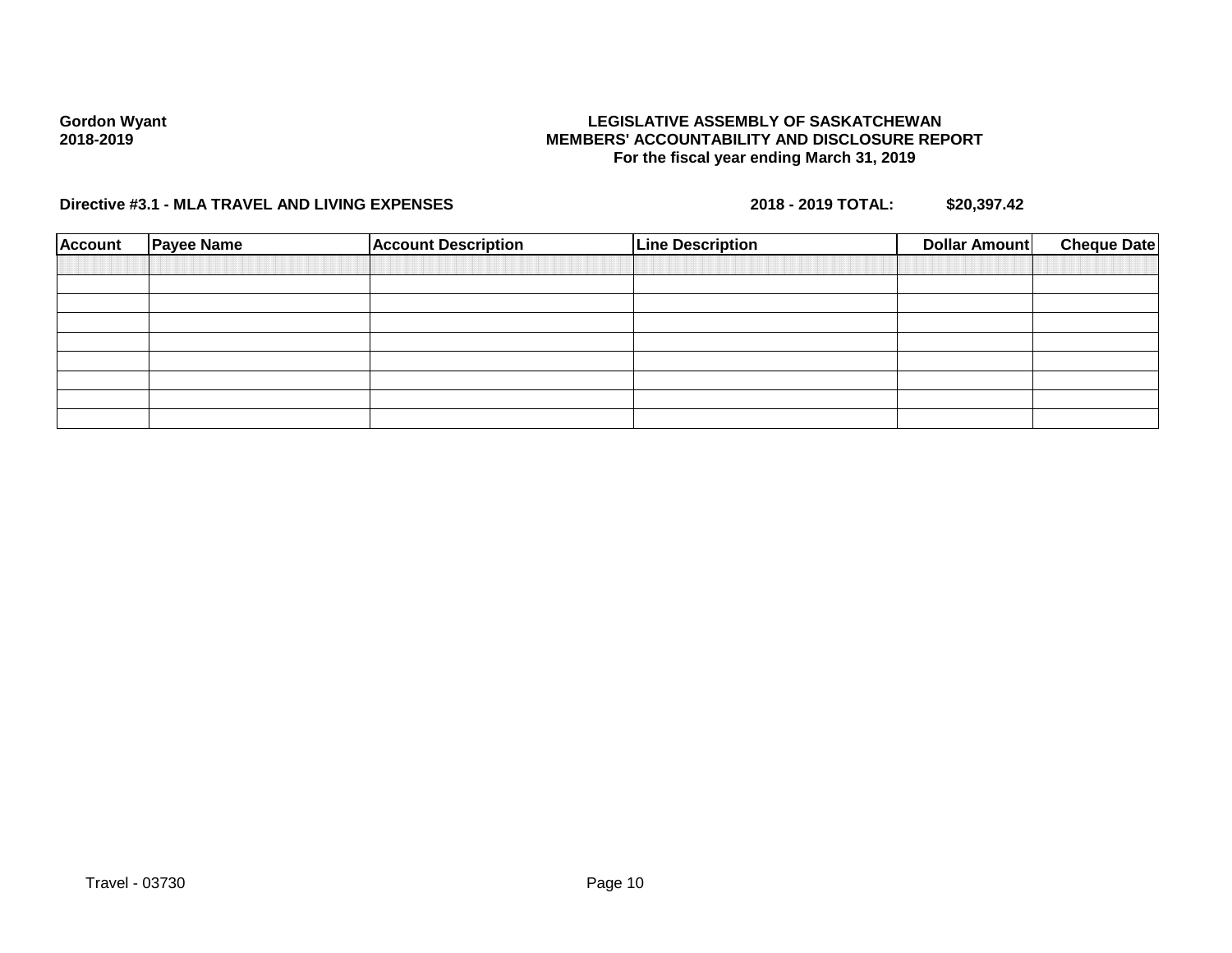## **LEGISLATIVE ASSEMBLY OF SASKATCHEWAN MEMBERS' ACCOUNTABILITY AND DISCLOSURE REPORT For the fiscal year ending March 31, 2019**

| Account | <b>Payee Name</b>                                   | <b>Account Description</b>                | <b>Line Description</b>                  | <b>Dollar Amount</b> | <b>Cheque Date</b> |
|---------|-----------------------------------------------------|-------------------------------------------|------------------------------------------|----------------------|--------------------|
|         |                                                     |                                           |                                          |                      |                    |
| 522000  | FORTRESS PROPERTIES INC.                            | Rent of Ground, Buildings and Other Space | MAY 2018 MLA OFFICE RENT                 | 3,339.02             | 04-19-18           |
| 522000  | <b>FORTRESS PROPERTIES INC.</b>                     | Rent of Ground, Buildings and Other Space | JULY 2018 MLA OFFICE RENT                | 3,339.02             | 06-22-18           |
| 522000  | <b>FORTRESS PROPERTIES INC.</b>                     | Rent of Ground, Buildings and Other Space | MLA REGINA OFFICE RENT SEPTMEBER<br>2018 | 3,339.02             | 08-15-18           |
| 522000  | FORTRESS PROPERTIES INC.                            | Rent of Ground, Buildings and Other Space | NOVEMBER 2018 MLA OFFICE RENT            | 3,339.02             | 10-16-18           |
| 522000  | FORTRESS PROPERTIES INC.                            | Rent of Ground, Buildings and Other Space | JANUARY 2019 MLA OFFICE RENT             | 3,339.02             | 12-28-18           |
| 522000  | <b>FORTRESS PROPERTIES INC.</b>                     | Rent of Ground, Buildings and Other Space | MARCH 2019 MLA OFFICE RENT               | 3,339.02             | 02-14-19           |
| 522200  | MINISTER OF FINANCE-MINISTRY<br>OF CENTRAL SERVICES | <b>Rent of Photocopiers</b>               | PHOTOCOPIER SERVICE FEE 2018/19          | 100.00               | 12-01-18           |
| 522200  | TOSHIBA OF CANADA LTD.                              | Rent of Photocopiers                      | <b>COPIER CHARGES</b>                    | 196.75               | 05-01-18           |
| 522200  | TOSHIBA OF CANADA LTD.                              | Rent of Photocopiers                      | <b>COPIER CHARGES</b>                    | 201.22               | 06-01-18           |
| 522200  | <b>TOSHIBA OF CANADA LTD.</b>                       | Rent of Photocopiers                      | <b>COPIER CHARGES</b>                    | 199.08               | 07-09-18           |
| 522200  | TOSHIBA OF CANADA LTD.                              | Rent of Photocopiers                      | <b>COPIER CHARGES</b>                    | 185.40               | 09-07-18           |
| 522200  | TOSHIBA OF CANADA LTD.                              | Rent of Photocopiers                      | <b>COPIER CHARGES</b>                    | 204.46               | 12-01-18           |
| 522200  | TOSHIBA OF CANADA LTD.                              | Rent of Photocopiers                      | <b>COPIER CHARGES</b>                    | 199.17               | $01 - 08 - 19$     |
| 522200  | TOSHIBA OF CANADA LTD.                              | Rent of Photocopiers                      | <b>COPIER CHARGES</b>                    | 188.02               | 03-08-19           |
| 522500  | HOFFMANN KOOL INSURANCE                             | <b>Insurance Premiums</b>                 | SASKATO-10 2018/19 INSURANCE POLICY      | 554.38               | $11 - 01 - 18$     |
| 522700  | <b>SASKPOWER CORPORATION</b>                        | Utilities - Electricity and Nat Gas       | 510004547822 APRIL 10, 2018              | 202.39               | $04 - 10 - 18$     |
| 522700  | <b>SASKPOWER CORPORATION</b>                        | Utilities - Electricity and Nat Gas       | 510004547822 JUNE 8, 2018                | 261.19               | 06-08-18           |
| 522700  | SASKPOWER CORPORATION                               | Utilities - Electricity and Nat Gas       | 510004547822 AUGUST 9, 2018              | 117.44               | 08-09-18           |
| 522700  | SASKPOWER CORPORATION                               | Utilities - Electricity and Nat Gas       | 510004547822 OCTOBER 9, 2018             | 206.21               | 10-09-18           |
| 522700  | SASKPOWER CORPORATION                               | Utilities - Electricity and Nat Gas       | 510004547822 JANUARY 9, 2019             | 236.01               | $01 - 09 - 19$     |
| 522700  | SASKPOWER CORPORATION                               | Utilities - Electricity and Nat Gas       | 510004547822 FEBRUARY 8, 2019            | 24.04                | 03-01-19           |
| 524600  | <b>SASKATOON FIRE PROTECTION</b><br>(1983) LTD.     | <b>Maintenance Contracts</b>              | FIRE EXTINGUISHER SERVICE                | 28.00                | 06-07-18           |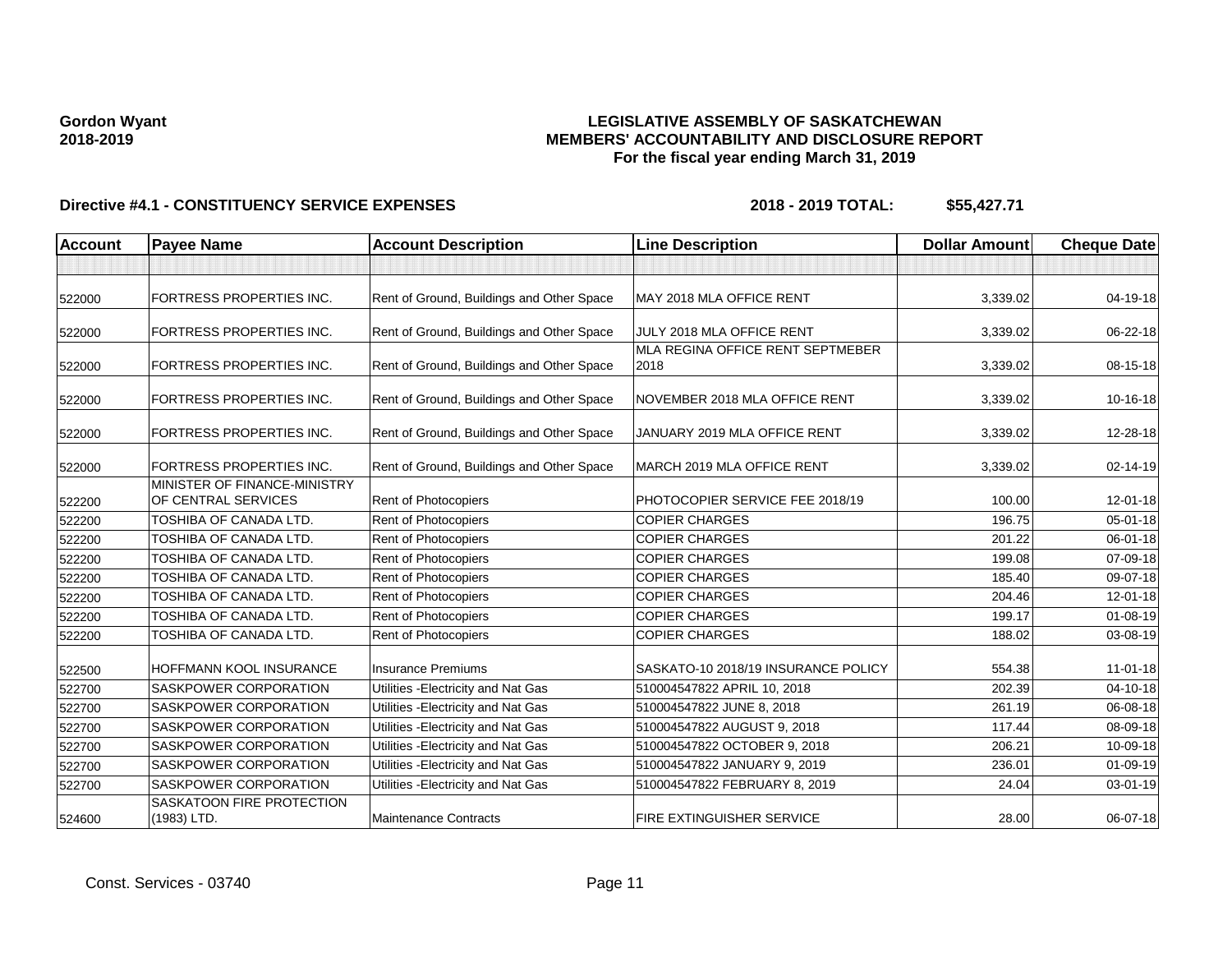## **LEGISLATIVE ASSEMBLY OF SASKATCHEWAN MEMBERS' ACCOUNTABILITY AND DISCLOSURE REPORT For the fiscal year ending March 31, 2019**

| Account | <b>Payee Name</b>                                   | <b>Account Description</b>              | <b>Line Description</b>                                     | <b>Dollar Amount</b> | <b>Cheque Date</b> |
|---------|-----------------------------------------------------|-----------------------------------------|-------------------------------------------------------------|----------------------|--------------------|
|         |                                                     |                                         |                                                             |                      |                    |
| 525000  | MINISTER OF FINANCE-MINISTRY<br>OF CENTRAL SERVICES | Postal, Courier, Freight and Related    | MAY 2018 MAIL SERVICES                                      | 47.92                | 06-18-18           |
| 525000  | MINISTER OF FINANCE-MINISTRY<br>OF CENTRAL SERVICES | Postal, Courier, Freight and Related    | APRIL 2018 MAIL SERVICES                                    | 47.92                | 06-18-18           |
| 525000  | MINISTER OF FINANCE-MINISTRY<br>OF CENTRAL SERVICES | Postal, Courier, Freight and Related    | JUNE 2018 MAIL SERVICES                                     | 48.42                | $08 - 01 - 18$     |
| 525000  | MINISTER OF FINANCE-MINISTRY<br>OF CENTRAL SERVICES | Postal, Courier, Freight and Related    | JULY 2018 MAIL SERVICES                                     | 45.96                | 09-06-18           |
| 525000  | MINISTER OF FINANCE-MINISTRY<br>OF CENTRAL SERVICES | Postal, Courier, Freight and Related    | AUGUST 2018 MAIL SERVICES                                   | 45.96                | 10-10-18           |
| 525000  | MINISTER OF FINANCE-MINISTRY<br>OF CENTRAL SERVICES | Postal, Courier, Freight and Related    | SEPTEMBER 2018 MAIL SERVICES                                | 49.37                | $11 - 01 - 18$     |
| 525000  | MINISTER OF FINANCE-MINISTRY<br>OF CENTRAL SERVICES | Postal, Courier, Freight and Related    | OCTOBER 2018 MAIL SERVICES                                  | 46.02                | $12 - 01 - 18$     |
| 525000  | MINISTER OF FINANCE-MINISTRY<br>OF CENTRAL SERVICES | Postal, Courier, Freight and Related    | NOVEMBER 2018 MAIL SERVICES                                 | 46.02                | $01 - 01 - 19$     |
| 525000  | MINISTER OF FINANCE-MINISTRY<br>OF CENTRAL SERVICES | Postal, Courier, Freight and Related    | DECEMBER 2018 MLA MAIL SERVICES                             | 394.75               | 02-01-19           |
| 525000  | MINISTER OF FINANCE-MINISTRY<br>OF CENTRAL SERVICES | Postal, Courier, Freight and Related    | JANUARY 2019 MAIL SERVICES                                  | 46.02                | 03-01-19           |
| 525000  | MINISTER OF FINANCE-MINISTRY<br>OF CENTRAL SERVICES | Postal, Courier, Freight and Related    | FEBRUARY 2019 MAIL                                          | 47.43                | 03-14-19           |
| 525000  | MINISTER OF FINANCE-MINISTRY<br>OF CENTRAL SERVICES | Postal, Courier, Freight and Related    | <b>MAR/19 MAIL SERVICES</b>                                 | 46.02                | 03-31-19           |
| 528000  | <b>PRAIRIEFUSION CONSULTING INC.</b>                | <b>Support Services</b>                 | TECH SUPPORT - NO GST                                       | 148.40               | 03-06-19           |
| 529000  | COSMOPOLITAN INDUSTRIES LTD.                        | <b>General Contractual Services</b>     | SHREDDING SERVICES                                          | 45.00                | 06-01-18           |
| 530000  | <b>PATTISON OUTDOOR</b><br><b>ADVERTISING LTD.</b>  | <b>Communications Development Costs</b> | ADVERTISING - PRODUCTION                                    | 259.70               | 12-03-18           |
| 530300  | <b>MARU GROUP CANADA INC.</b>                       | Primary Research/Focus group            | AD HOC CONSULTING - BRAND<br><b>HEALTH/TRACKING U&amp;A</b> | 632.98               | 08-01-18           |
| 530300  | <b>MARU GROUP CANADA INC.</b>                       | Primary Research/Focus group            | AD HOC CONSULTING-BRAND<br>HEALTH/TRACKING/U&A              | 632.98               | $10 - 01 - 18$     |
| 530300  | <b>MARU GROUP CANADA INC.</b>                       | Primary Research/Focus group            | GROUP AD HOC CONSULTING                                     | 632.98               | $11-01-18$         |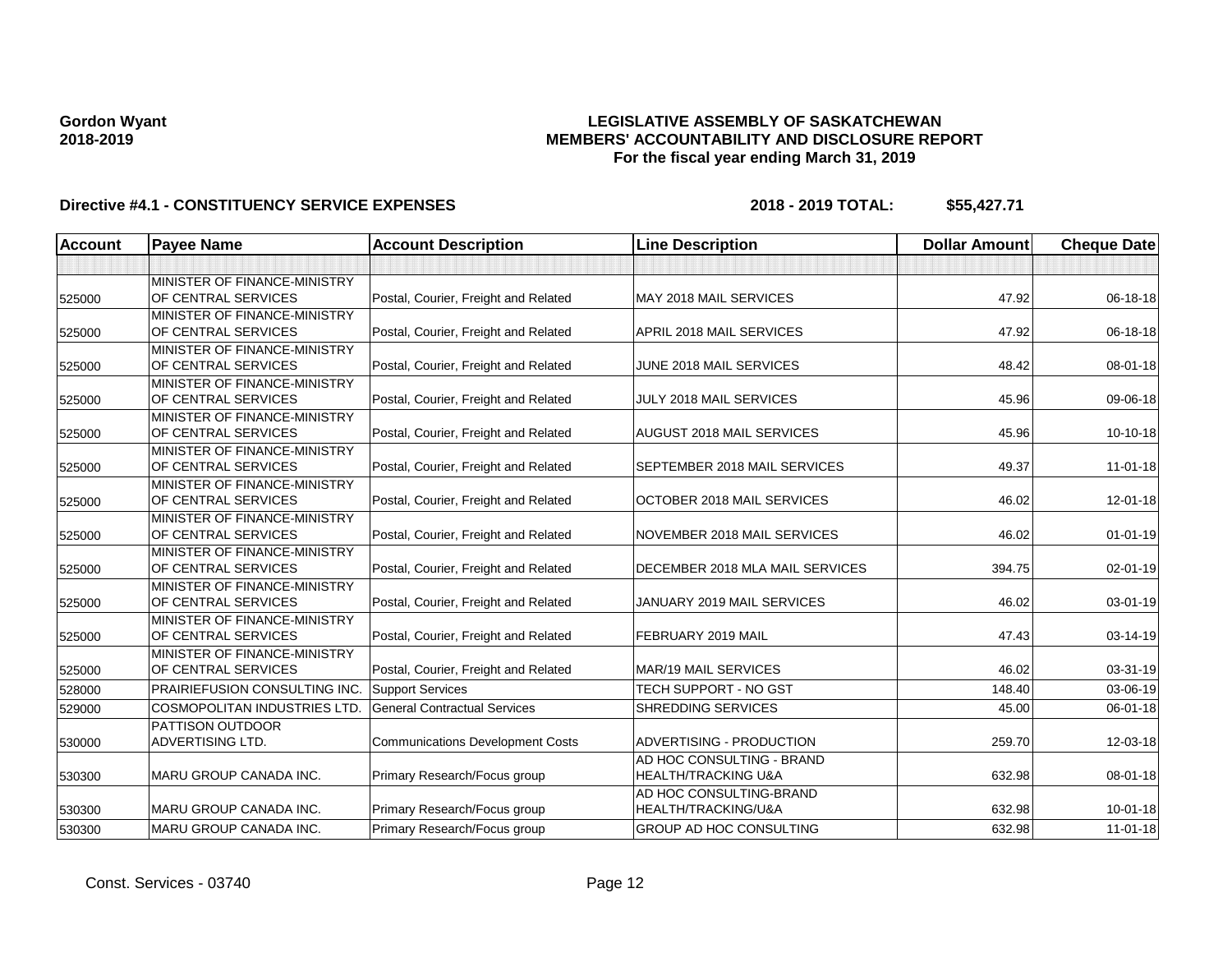## **LEGISLATIVE ASSEMBLY OF SASKATCHEWAN MEMBERS' ACCOUNTABILITY AND DISCLOSURE REPORT For the fiscal year ending March 31, 2019**

| <b>Account</b> | <b>Payee Name</b>                            | <b>Account Description</b>   | <b>Line Description</b>       | <b>Dollar Amount</b> | <b>Cheque Date</b> |
|----------------|----------------------------------------------|------------------------------|-------------------------------|----------------------|--------------------|
|                |                                              |                              |                               |                      |                    |
| 530300         | MARU GROUP CANADA INC.                       | Primary Research/Focus group | <b>GROUP AD AD CONSULTING</b> | 632.98               | 12-01-18           |
| 530500         | CALDAJ GROUP OF COMPANIES                    | Media Placement              | <b>ADVERTISING</b>            | 800.00               | 06-01-18           |
|                | <b>CANADIAN NETWORK</b>                      |                              |                               |                      |                    |
| 530500         | <b>BROADCASTING</b>                          | Media Placement              | <b>ADVERTISING</b>            | 1,049.00             | 07-01-18           |
|                | <b>CANADIAN NETWORK</b>                      |                              |                               |                      |                    |
| 530500         | <b>BROADCASTING</b>                          | Media Placement              | <b>ADVERTISING</b>            | 1,049.00             | 08-01-18           |
|                | <b>CANADIAN NETWORK</b>                      |                              |                               |                      |                    |
| 530500         | <b>BROADCASTING</b>                          | Media Placement              | <b>ADVERTISING</b>            | 1,049.00             | $11-01-18$         |
| 530500         | <b>CHABAD OF SASKATOON</b>                   | Media Placement              | <b>ADVERTISING</b>            | 77.77                | $10 - 01 - 18$     |
| 530500         | <b>CREATIVE FIRE</b>                         | Media Placement              | <b>ADVERTISING</b>            | 1,061.20             | 08-17-18           |
| 530500         | <b>CREATIVE FIRE</b>                         | Media Placement              | <b>ADVERTISING</b>            | 2,316.03             | 12-01-18           |
| 530500         | <b>CREATIVE FIRE</b>                         | Media Placement              | <b>ADVERTISING</b>            | 1,462.68             | 03-26-19           |
|                | <b>CREATIVE OUTDOOR</b>                      |                              |                               |                      |                    |
| 530500         | <b>ADVERTISING</b>                           | Media Placement              | <b>ADVERTISING - NO GST</b>   | 1,620.00             | $04 - 05 - 18$     |
|                | <b>CREATIVE OUTDOOR</b>                      |                              |                               |                      |                    |
| 530500         | <b>ADVERTISING</b>                           | Media Placement              | <b>ADVERTISING</b>            | 3.240.00             | $04 - 11 - 18$     |
| 530500         | <b>LEGACY CHRISTIAN ACADEMY</b>              | Media Placement              | <b>ADVERTISING</b>            | 400.00               | 03-20-19           |
|                | <b>PATTISON OUTDOOR</b>                      |                              |                               |                      |                    |
| 530500         | <b>ADVERTISING LTD.</b>                      | Media Placement              | <b>ADVERTISING</b>            | 1,500.00             | 12-03-18           |
|                | <b>PATTISON OUTDOOR</b>                      |                              |                               |                      |                    |
| 530500         | <b>ADVERTISING LTD.</b>                      | Media Placement              | <b>ADVERTISING</b>            | 750.00               | $01 - 01 - 19$     |
| 530500         | <b>SASKATOON CHILDREN'S CHOIR</b>            | Media Placement              | <b>ADVERTISING</b>            | 40.00                | 12-01-18           |
|                | <b>SASKATOON EXPRESS</b>                     |                              |                               |                      |                    |
| 530500         | <b>NEWSPAPER</b>                             | Media Placement              | <b>ADVERTISING</b>            | 190.00               | 04-01-18           |
|                | <b>SASKATOON EXPRESS</b>                     |                              |                               |                      |                    |
| 530500         | <b>NEWSPAPER</b>                             | Media Placement              | <b>ADVERTISING</b>            | 190.00               | 05-01-18           |
|                | <b>SASKATOON EXPRESS</b><br><b>NEWSPAPER</b> | Media Placement              | <b>ADVERTISING</b>            | 190.00               | 06-01-18           |
| 530500         | <b>SASKATOON EXPRESS</b>                     |                              |                               |                      |                    |
| 530500         | <b>NEWSPAPER</b>                             | Media Placement              | <b>ADVERTISING</b>            | 44.22                | $07 - 01 - 18$     |
|                | <b>SASKATOON EXPRESS</b>                     |                              |                               |                      |                    |
| 530500         | <b>NEWSPAPER</b>                             | Media Placement              | <b>ADVERTISING</b>            | 190.00               | $07 - 01 - 18$     |
|                |                                              |                              |                               |                      |                    |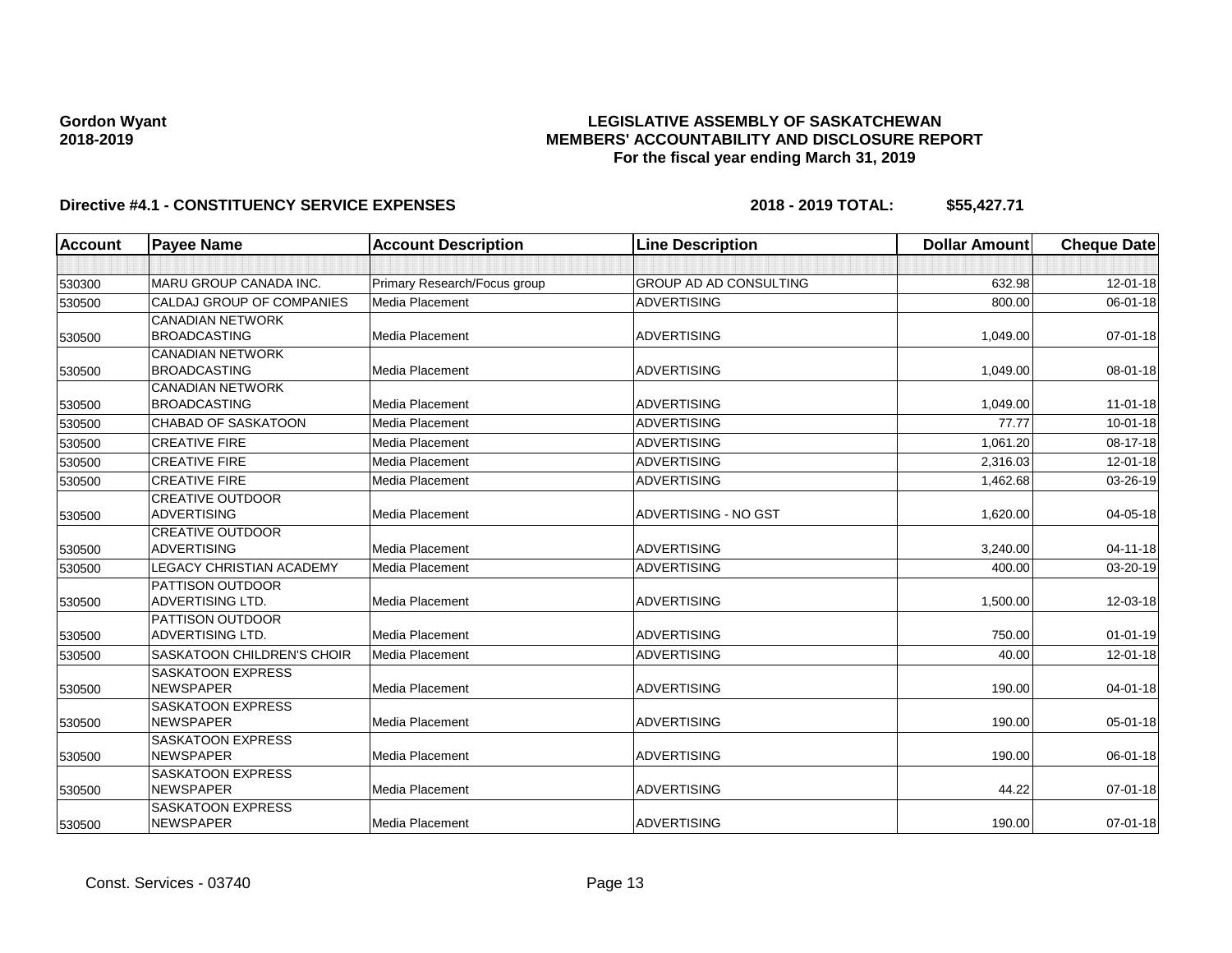## **LEGISLATIVE ASSEMBLY OF SASKATCHEWAN MEMBERS' ACCOUNTABILITY AND DISCLOSURE REPORT For the fiscal year ending March 31, 2019**

| <b>Account</b> | <b>Payee Name</b>                            | <b>Account Description</b> | <b>Line Description</b>         | <b>Dollar Amount</b> | <b>Cheque Date</b> |
|----------------|----------------------------------------------|----------------------------|---------------------------------|----------------------|--------------------|
|                |                                              |                            |                                 |                      |                    |
|                | <b>SASKATOON EXPRESS</b>                     |                            |                                 |                      |                    |
| 530500         | NEWSPAPER                                    | Media Placement            | <b>ADVERTISING</b>              | 190.00               | $08 - 01 - 18$     |
|                | <b>SASKATOON EXPRESS</b>                     |                            |                                 |                      |                    |
| 530500         | <b>NEWSPAPER</b>                             | Media Placement            | <b>ADVERTISING</b>              | 190.00               | 08-27-18           |
|                | <b>SASKATOON EXPRESS</b>                     |                            |                                 |                      |                    |
| 530500         | <b>NEWSPAPER</b>                             | Media Placement            | <b>ADVERTISING</b>              | 190.00               | 10-01-18           |
|                | <b>SASKATOON EXPRESS</b>                     |                            |                                 |                      |                    |
| 530500         | <b>NEWSPAPER</b>                             | Media Placement            | <b>ADVERTISING</b>              | 190.00               | 11-01-18           |
|                | <b>SASKATOON EXPRESS</b>                     |                            |                                 |                      |                    |
| 530500         | <b>NEWSPAPER</b>                             | Media Placement            | <b>ADVERTISING</b>              | 190.00               | $01 - 01 - 19$     |
|                | <b>SASKATOON EXPRESS</b>                     |                            |                                 |                      |                    |
| 530500         | <b>NEWSPAPER</b>                             | Media Placement            | <b>ADVERTISING</b>              | 190.00               | 02-01-19           |
|                | <b>SASKATOON EXPRESS</b>                     |                            |                                 |                      |                    |
| 530500         | <b>NEWSPAPER</b>                             | Media Placement            | <b>ADVERTISING</b>              | 190.00               | 03-01-19           |
|                | <b>SASKATOON EXPRESS</b><br><b>NEWSPAPER</b> | Media Placement            | <b>ADVERTISING</b>              | 190.00               | 03-01-19           |
| 530500         | <b>SASKATOON EXPRESS</b>                     |                            |                                 |                      |                    |
| 530500         | NEWSPAPER                                    | Media Placement            | <b>ADVERTISING</b>              | 190.01               | 03-25-19           |
|                | <b>SASKATOON SOCCER CENTRE</b>               |                            |                                 |                      |                    |
| 530500         | INC.                                         | Media Placement            | <b>ADVERTISING</b>              | 300.00               | 09-01-18           |
|                | <b>SASKATOON SOCCER CENTRE</b>               |                            |                                 |                      |                    |
| 530500         | INC.                                         | Media Placement            | <b>ADVERTISING</b>              | 300.00               | 09-01-18           |
|                | <b>SASKATOON SOCCER CENTRE</b>               |                            |                                 |                      |                    |
| 530500         | INC.                                         | Media Placement            | <b>ADVERTISING</b>              | 300.00               | $10 - 01 - 18$     |
|                | SASKATOON SOCCER CENTRE                      |                            |                                 |                      |                    |
| 530500         | INC.                                         | Media Placement            | <b>ADVERTISING</b>              | 300.00               | $03 - 01 - 19$     |
| 530500         | <b>SASKTEL CENTRE</b>                        | Media Placement            | ADVERTISING-G.WYANT MLA         | 5,500.00             | 06-07-18           |
| 530800         | ULTRA PRINT SERVICES LTD.                    | Publications               | <b>PUBLICATIONS</b>             | 879.80               | 03-27-19           |
| 530900         | <b>SASKATOON POPPY CAMPAIGN</b>              | Promotional Items          | <b>WREATH</b>                   | 75.00                | 10-19-18           |
| 530900         | <b>ULTRA PRINT SERVICES LTD.</b>             | <b>Promotional Items</b>   | <b>CHRISTMAS CARDS</b>          | 465.34               | $01 - 01 - 19$     |
| 530900         | <b>VIMY FOUNDATION</b>                       | <b>Promotional Items</b>   | <b>PROVINCIAL PINS - NO GST</b> | 153.52               | 03-07-19           |
| 550100         | ULTRA PRINT SERVICES LTD.                    | <b>Printed Forms</b>       | <b>BUSINESS CARDS</b>           | 120.84               | 05-01-18           |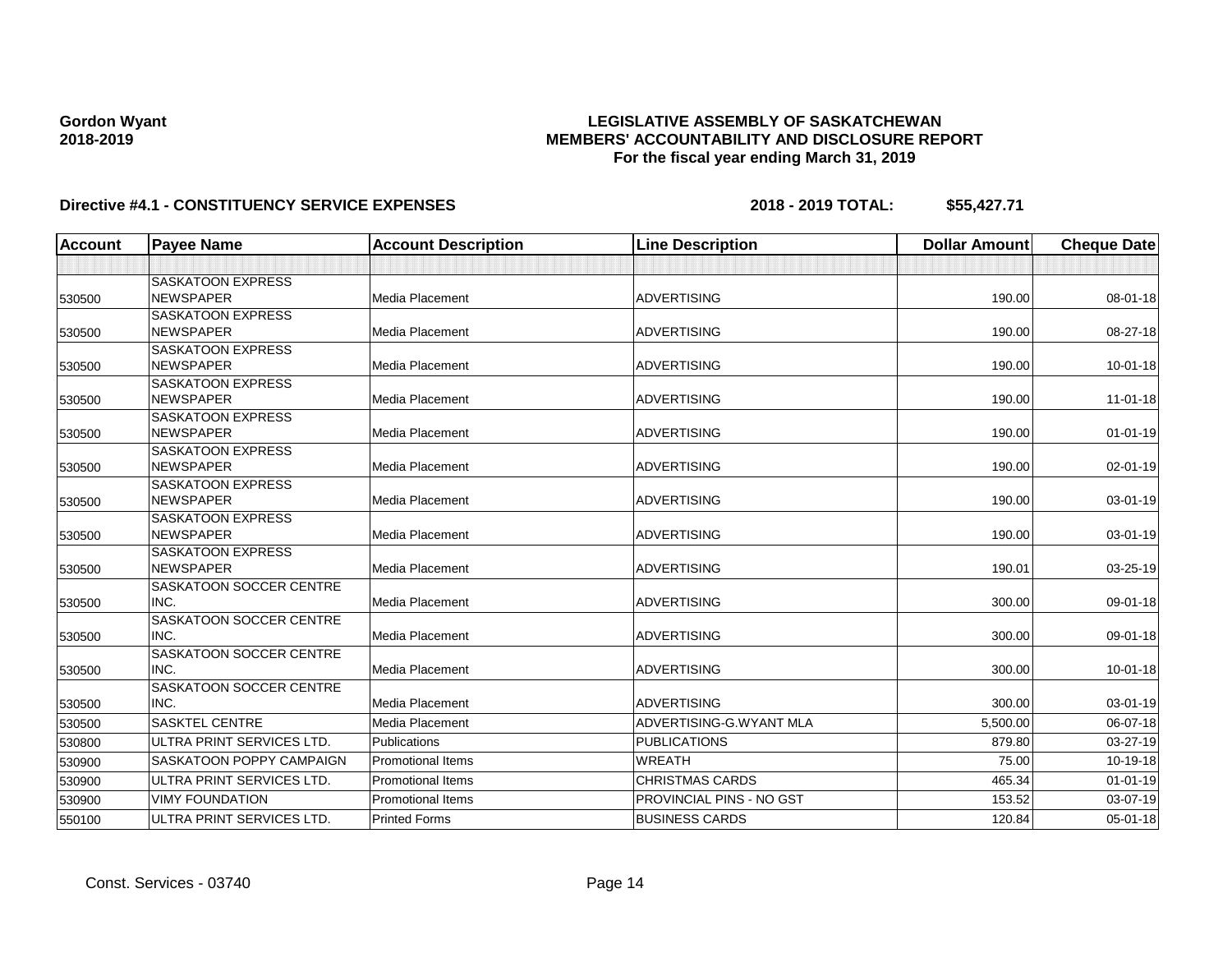## **LEGISLATIVE ASSEMBLY OF SASKATCHEWAN MEMBERS' ACCOUNTABILITY AND DISCLOSURE REPORT For the fiscal year ending March 31, 2019**

| <b>Account</b> | <b>Payee Name</b>                 | <b>Account Description</b>         | <b>Line Description</b>        | <b>Dollar Amount</b> | <b>Cheque Date</b> |
|----------------|-----------------------------------|------------------------------------|--------------------------------|----------------------|--------------------|
|                |                                   |                                    |                                |                      |                    |
| 550200         | <b>STARPHOENIX</b>                | Books, Mags and Ref Materials      | SUBSCRIPTION G.WYANT, MLA      | 120.00               | 07-05-18           |
|                |                                   |                                    | SUBSCRIPTION S'TOON NW         |                      |                    |
| 550200         | <b>STARPHOENIX</b>                | Books, Mags and Ref Materials      | <b>CONSTITUENCY OFFICE</b>     | 120.00               | 10-31-18           |
| 555000         | <b>CORPORATE EXPRESS</b>          | Other Material and Supplies        | OFFICE SUPPLIES                | 57.11                | 04-02-18           |
| 555000         | <b>CORPORATE EXPRESS</b>          | <b>Other Material and Supplies</b> | <b>OFFICE SUPPLIES</b>         | 33.57                | 06-11-18           |
| 555000         | <b>CORPORATE EXPRESS</b>          | Other Material and Supplies        | OFFICE SUPPLIES                | 38.04                | 09-05-18           |
| 555000         | <b>CORPORATE EXPRESS</b>          | <b>Other Material and Supplies</b> | <b>OFFICE SUPPLIES</b>         | 27.57                | 10-19-18           |
| 555000         | <b>CORPORATE EXPRESS</b>          | <b>Other Material and Supplies</b> | OFFICE SUPPLIES                | 31.79                | 12-01-18           |
| 555000         | <b>CORPORATE EXPRESS</b>          | Other Material and Supplies        | OFFICE SUPPLIES                | 47.04                | 03-01-19           |
| 555000         | <b>CORPORATE EXPRESS</b>          | Other Material and Supplies        | OFFICE SUPPLIES                | 78.11                | 03-01-19           |
| 555000         | <b>CORPORATE EXPRESS</b>          | Other Material and Supplies        | OFFICE SUPPLIES                | 84.59                | 03-01-19           |
| 555000         | WATER MATTERS DBA CULLIGAN        | Other Material and Supplies        | <b>BOTTLED WATER</b>           | 16.90                | 04-05-18           |
| 555000         | <b>WATER MATTERS DBA CULLIGAN</b> | Other Material and Supplies        | <b>BOTTLED WATER</b>           | 16.90                | 05-08-18           |
| 555000         | <b>WATER MATTERS DBA CULLIGAN</b> | Other Material and Supplies        | <b>BOTTLED WATER</b>           | 16.90                | 06-01-18           |
| 555000         | WATER MATTERS DBA CULLIGAN        | Other Material and Supplies        | <b>BOTTLED WATER</b>           | 16.90                | 06-01-18           |
| 555000         | WATER MATTERS DBA CULLIGAN        | Other Material and Supplies        | <b>BOTTLED WATER</b>           | 16.90                | 08-01-18           |
| 555000         | WATER MATTERS DBA CULLIGAN        | Other Material and Supplies        | <b>BOTTLED WATER</b>           | 16.90                | 08-01-18           |
| 555000         | <b>WATER MATTERS DBA CULLIGAN</b> | <b>Other Material and Supplies</b> | <b>BOTTLED WATER</b>           | 26.90                | $10 - 01 - 18$     |
| 555000         | WATER MATTERS DBA CULLIGAN        | Other Material and Supplies        | <b>BOTTLED WATER</b>           | 14.40                | $11-01-18$         |
| 555000         | WATER MATTERS DBA CULLIGAN        | <b>Other Material and Supplies</b> | <b>BOTTLED WATER</b>           | 16.90                | $12 - 01 - 18$     |
| 555000         | WATER MATTERS DBA CULLIGAN        | Other Material and Supplies        | <b>BOTTLED WATER</b>           | 24.40                | $01 - 01 - 19$     |
| 555000         | WATER MATTERS DBA CULLIGAN        | Other Material and Supplies        | <b>BOTTLED WATER</b>           | 34.40                | $02 - 01 - 19$     |
| 555000         | <b>WATER MATTERS DBA CULLIGAN</b> | Other Material and Supplies        | <b>BOTTLED WATER</b>           | 24.40                | 03-07-19           |
| 555000         | <b>WYANT, GORDON S</b>            | Other Material and Supplies        | <b>REIMB: TONER</b>            | 121.89               | 12-01-18           |
| 555000         | WYANT, GORDON S                   | Other Material and Supplies        | <b>REIMB: PHONE CASE</b>       | 25.99                | 02-07-19           |
| 555000         | <b>WYANT, GORDON S</b>            | <b>Other Material and Supplies</b> | <b>REIMB: OFFICE SUPPLIES</b>  | 11.09                | $03 - 01 - 19$     |
| 555000         | WYANT, GORDON S                   | Other Material and Supplies        | <b>REIMB: SCREEN PROTECTOR</b> | 30.00                | 03-25-19           |
|                |                                   |                                    |                                |                      |                    |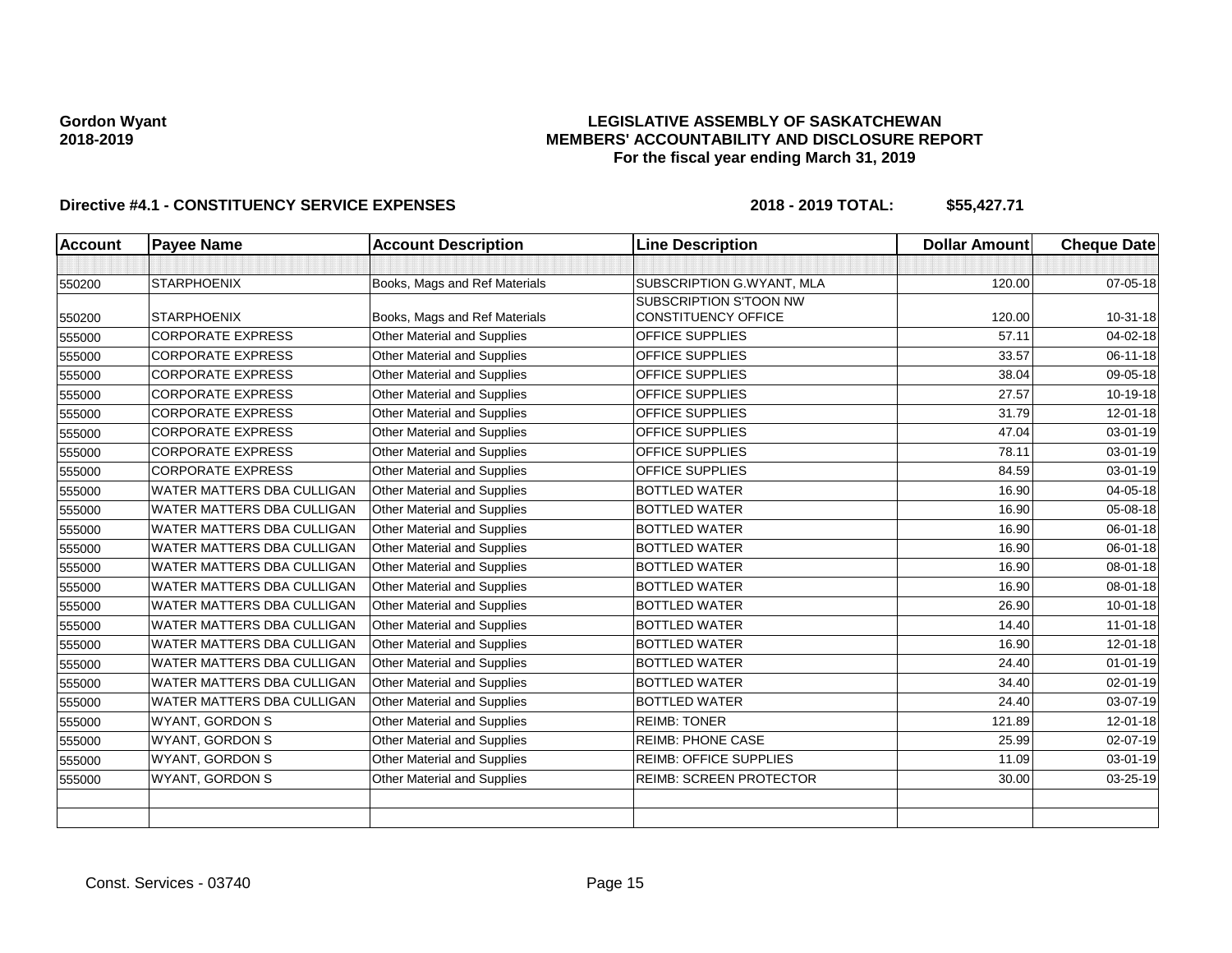## **LEGISLATIVE ASSEMBLY OF SASKATCHEWAN MEMBERS' ACCOUNTABILITY AND DISCLOSURE REPORT For the fiscal year ending March 31, 2019**

| <b>Account</b> | Payee Name | <b>Account Description</b> | <b>Line Description</b> | <b>Dollar Amount</b> | <b>Cheque Date</b> |
|----------------|------------|----------------------------|-------------------------|----------------------|--------------------|
|                |            |                            |                         |                      |                    |
|                |            |                            |                         |                      |                    |
|                |            |                            |                         |                      |                    |
|                |            |                            |                         |                      |                    |
|                |            |                            |                         |                      |                    |
|                |            |                            |                         |                      |                    |
|                |            |                            |                         |                      |                    |
|                |            |                            |                         |                      |                    |
|                |            |                            |                         |                      |                    |
|                |            |                            |                         |                      |                    |
|                |            |                            |                         |                      |                    |
|                |            |                            |                         |                      |                    |
|                |            |                            |                         |                      |                    |
|                |            |                            |                         |                      |                    |
|                |            |                            |                         |                      |                    |
|                |            |                            |                         |                      |                    |
|                |            |                            |                         |                      |                    |
|                |            |                            |                         |                      |                    |
|                |            |                            |                         |                      |                    |
|                |            |                            |                         |                      |                    |
|                |            |                            |                         |                      |                    |
|                |            |                            |                         |                      |                    |
|                |            |                            |                         |                      |                    |
|                |            |                            |                         |                      |                    |
|                |            |                            |                         |                      |                    |
|                |            |                            |                         |                      |                    |
|                |            |                            |                         |                      |                    |
|                |            |                            |                         |                      |                    |
|                |            |                            |                         |                      |                    |
|                |            |                            |                         |                      |                    |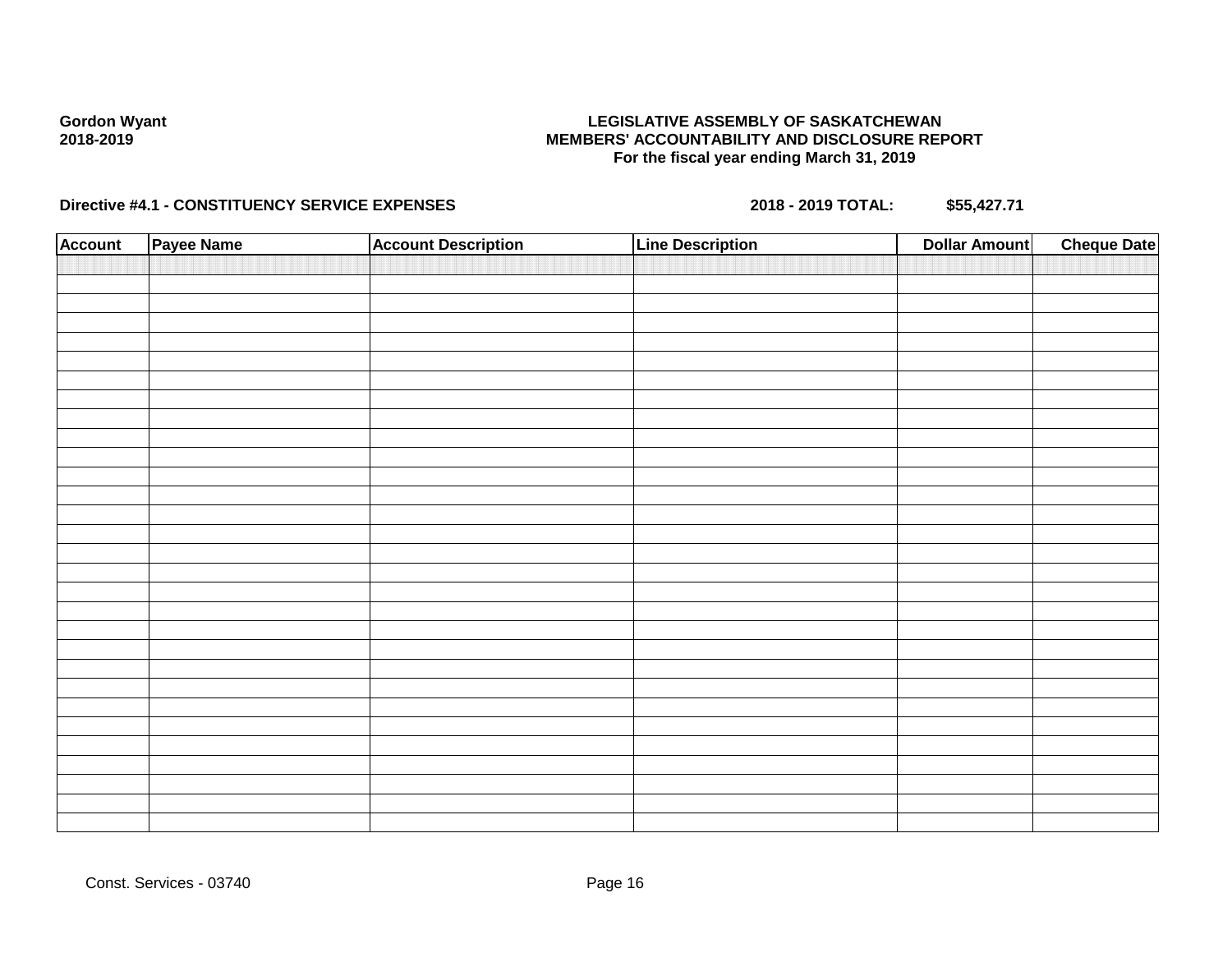## **LEGISLATIVE ASSEMBLY OF SASKATCHEWAN MEMBERS' ACCOUNTABILITY AND DISCLOSURE REPORT For the fiscal year ending March 31, 2019**

| <b>Account</b> | Payee Name | <b>Account Description</b> | <b>Line Description</b> | <b>Dollar Amount</b> | <b>Cheque Date</b> |
|----------------|------------|----------------------------|-------------------------|----------------------|--------------------|
|                |            |                            |                         |                      |                    |
|                |            |                            |                         |                      |                    |
|                |            |                            |                         |                      |                    |
|                |            |                            |                         |                      |                    |
|                |            |                            |                         |                      |                    |
|                |            |                            |                         |                      |                    |
|                |            |                            |                         |                      |                    |
|                |            |                            |                         |                      |                    |
|                |            |                            |                         |                      |                    |
|                |            |                            |                         |                      |                    |
|                |            |                            |                         |                      |                    |
|                |            |                            |                         |                      |                    |
|                |            |                            |                         |                      |                    |
|                |            |                            |                         |                      |                    |
|                |            |                            |                         |                      |                    |
|                |            |                            |                         |                      |                    |
|                |            |                            |                         |                      |                    |
|                |            |                            |                         |                      |                    |
|                |            |                            |                         |                      |                    |
|                |            |                            |                         |                      |                    |
|                |            |                            |                         |                      |                    |
|                |            |                            |                         |                      |                    |
|                |            |                            |                         |                      |                    |
|                |            |                            |                         |                      |                    |
|                |            |                            |                         |                      |                    |
|                |            |                            |                         |                      |                    |
|                |            |                            |                         |                      |                    |
|                |            |                            |                         |                      |                    |
|                |            |                            |                         |                      |                    |
|                |            |                            |                         |                      |                    |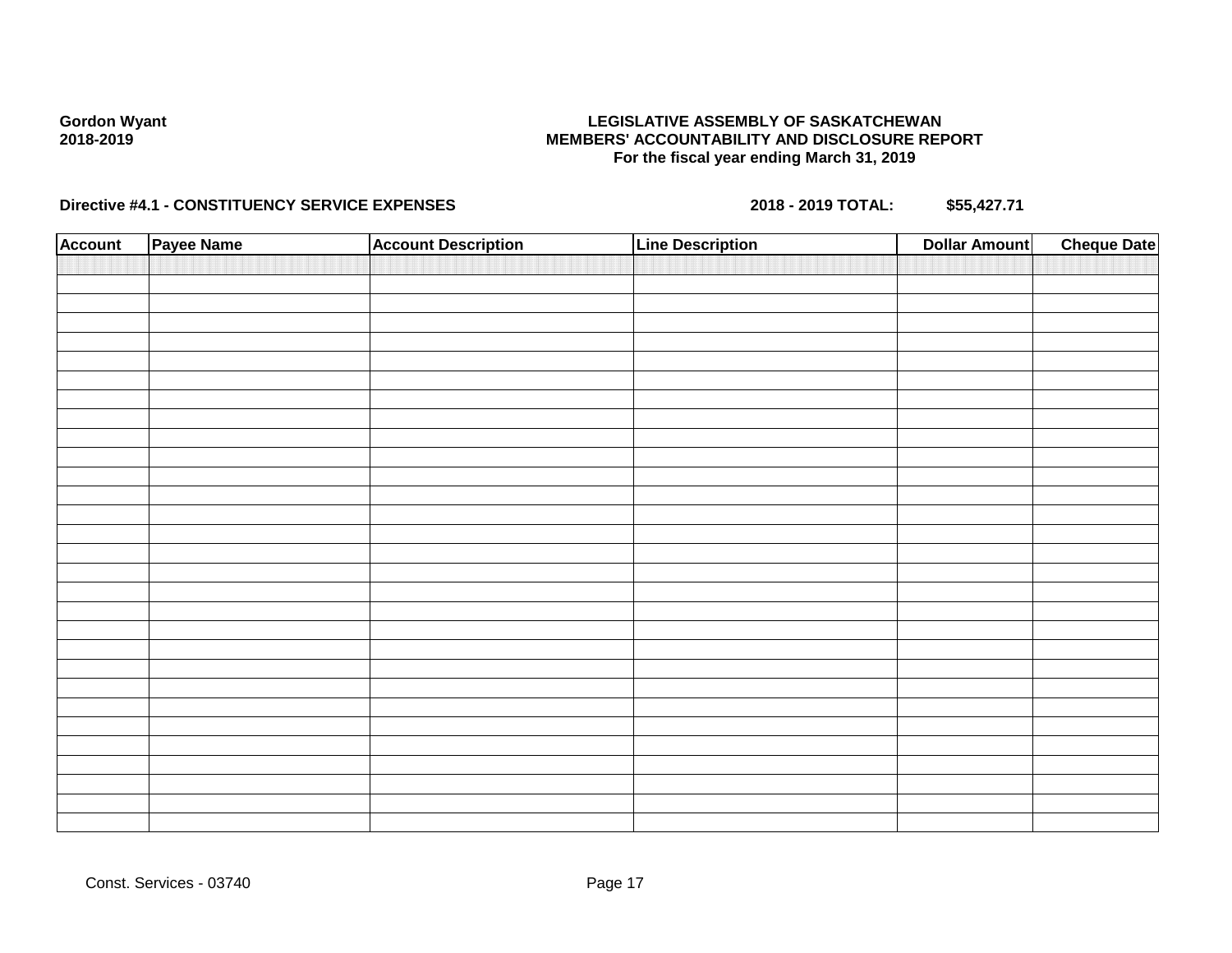## **LEGISLATIVE ASSEMBLY OF SASKATCHEWAN MEMBERS' ACCOUNTABILITY AND DISCLOSURE REPORT For the fiscal year ending March 31, 2019**

| <b>Account</b> | Payee Name | <b>Account Description</b> | <b>Line Description</b> | <b>Dollar Amount</b> | <b>Cheque Date</b> |
|----------------|------------|----------------------------|-------------------------|----------------------|--------------------|
|                |            |                            |                         |                      |                    |
|                |            |                            |                         |                      |                    |
|                |            |                            |                         |                      |                    |
|                |            |                            |                         |                      |                    |
|                |            |                            |                         |                      |                    |
|                |            |                            |                         |                      |                    |
|                |            |                            |                         |                      |                    |
|                |            |                            |                         |                      |                    |
|                |            |                            |                         |                      |                    |
|                |            |                            |                         |                      |                    |
|                |            |                            |                         |                      |                    |
|                |            |                            |                         |                      |                    |
|                |            |                            |                         |                      |                    |
|                |            |                            |                         |                      |                    |
|                |            |                            |                         |                      |                    |
|                |            |                            |                         |                      |                    |
|                |            |                            |                         |                      |                    |
|                |            |                            |                         |                      |                    |
|                |            |                            |                         |                      |                    |
|                |            |                            |                         |                      |                    |
|                |            |                            |                         |                      |                    |
|                |            |                            |                         |                      |                    |
|                |            |                            |                         |                      |                    |
|                |            |                            |                         |                      |                    |
|                |            |                            |                         |                      |                    |
|                |            |                            |                         |                      |                    |
|                |            |                            |                         |                      |                    |
|                |            |                            |                         |                      |                    |
|                |            |                            |                         |                      |                    |
|                |            |                            |                         |                      |                    |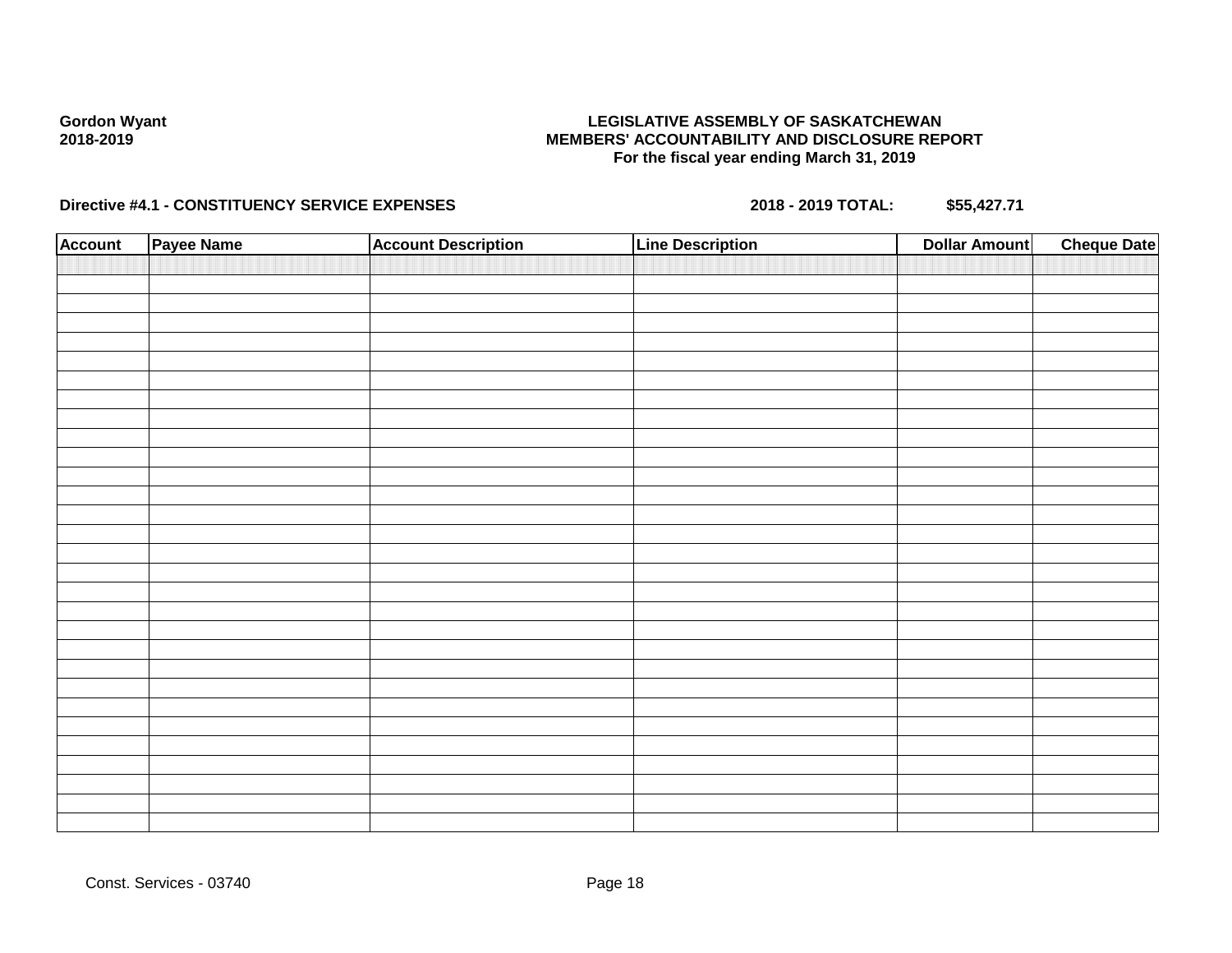## **LEGISLATIVE ASSEMBLY OF SASKATCHEWAN MEMBERS' ACCOUNTABILITY AND DISCLOSURE REPORT For the fiscal year ending March 31, 2019**

| <b>Account</b> | <b>Payee Name</b> | <b>Account Description</b> | <b>Line Description</b> | <b>Dollar Amount</b> | <b>Cheque Date</b> |
|----------------|-------------------|----------------------------|-------------------------|----------------------|--------------------|
|                |                   |                            |                         |                      |                    |
|                |                   |                            |                         |                      |                    |
|                |                   |                            |                         |                      |                    |
|                |                   |                            |                         |                      |                    |
|                |                   |                            |                         |                      |                    |
|                |                   |                            |                         |                      |                    |
|                |                   |                            |                         |                      |                    |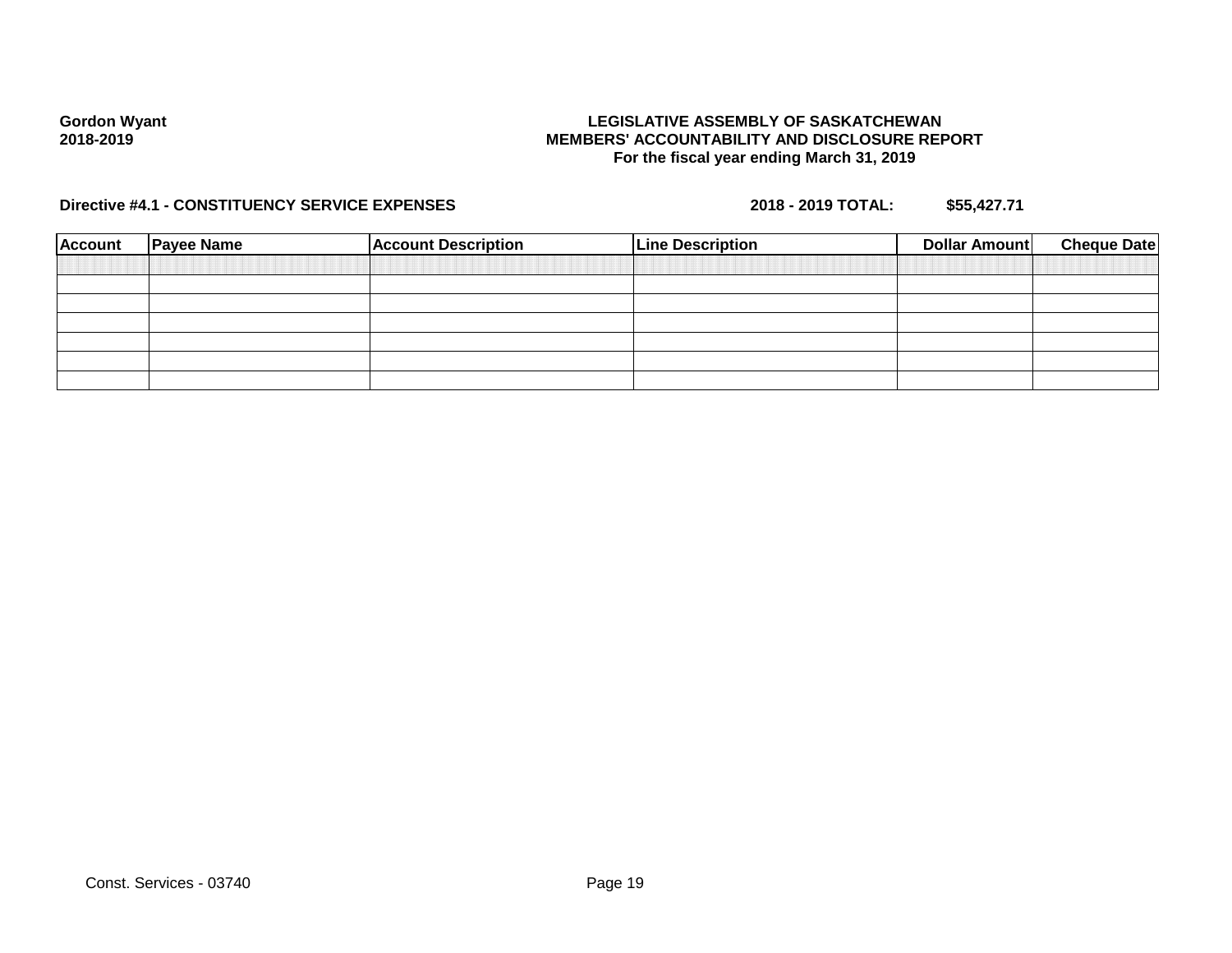## **LEGISLATIVE ASSEMBLY OF SASKATCHEWAN MEMBERS' ACCOUNTABILITY AND DISCLOSURE REPORT For the fiscal year ending March 31, 2019**

| <b>Account</b> | <b>Payee Name</b>     | <b>Account Description</b>                    | <b>Dollar Amount</b> | <b>Cheque Date</b> |
|----------------|-----------------------|-----------------------------------------------|----------------------|--------------------|
|                |                       |                                               |                      |                    |
| 513000         | BRIGGS, SARA C        | Out-of-Scope Permanent                        | 2,115.33             | 04-24-18           |
| 513000         | <b>BRIGGS, SARA C</b> | Out-of-Scope Permanent                        | 2,115.33             | 05-08-18           |
| 513000         | BRIGGS, SARA C        | Out-of-Scope Permanent                        | 2,115.33             | 05-23-18           |
| 513000         | <b>BRIGGS, SARA C</b> | Out-of-Scope Permanent                        | 2,115.33             | 06-05-18           |
| 513000         | <b>BRIGGS, SARA C</b> | Out-of-Scope Permanent                        | 2,115.33             | 06-13-18           |
| 513000         | BRIGGS, SARA C        | Out-of-Scope Permanent                        | 2,115.33             | 06-27-18           |
| 513000         | BRIGGS, SARA C        | Out-of-Scope Permanent                        | 2,115.33             | $07 - 11 - 18$     |
| 513000         | BRIGGS, SARA C        | Out-of-Scope Permanent                        | 2,115.33             | 07-25-18           |
| 513000         | BRIGGS, SARA C        | Out-of-Scope Permanent                        | 2,115.33             | 08-08-18           |
| 513000         | <b>BRIGGS, SARA C</b> | Out-of-Scope Permanent                        | 2,115.33             | 08-22-18           |
| 513000         | <b>BRIGGS, SARA C</b> | Out-of-Scope Permanent                        | 2,115.33             | 09-05-18           |
| 513000         | BRIGGS, SARA C        | Out-of-Scope Permanent                        | 2,115.33             | 09-19-18           |
| 513000         | BRIGGS, SARA C        | Out-of-Scope Permanent                        | 2,115.33             | 10-03-18           |
| 513000         | BRIGGS, SARA C        | Out-of-Scope Permanent                        | 2,115.33             | 10-17-18           |
| 513000         | BRIGGS, SARA C        | Out-of-Scope Permanent                        | 2,115.33             | $11 - 01 - 18$     |
| 513000         | BRIGGS, SARA C        | Out-of-Scope Permanent                        | 2,115.33             | $11 - 14 - 18$     |
| 513000         | BRIGGS, SARA C        | Out-of-Scope Permanent                        | 2,115.33             | 11-28-18           |
| 513000         | <b>BRIGGS, SARA C</b> | Out-of-Scope Permanent                        | 2,115.33             | 12-12-18           |
| 513000         | BRIGGS, SARA C        | Out-of-Scope Permanent                        | 2,115.33             | 12-27-18           |
| 513000         | BRIGGS, SARA C        | Out-of-Scope Permanent                        | 2,115.33             | 01-09-19           |
| 513000         | BRIGGS, SARA C        | Out-of-Scope Permanent                        | 2,115.33             | $01 - 23 - 19$     |
| 513000         | BRIGGS, SARA C        | Out-of-Scope Permanent                        | 2,115.33             | 02-06-19           |
| 513000         | BRIGGS, SARA C        | Out-of-Scope Permanent                        | 2,115.33             | $02 - 20 - 19$     |
| 513000         | BRIGGS, SARA C        | Out-of-Scope Permanent                        | 2,115.33             | 03-06-19           |
| 513000         | BRIGGS, SARA C        | Out-of-Scope Permanent                        | 2,115.33             | 03-20-19           |
| 513000         | <b>BRIGGS, SARA C</b> | Out-of-Scope Permanent                        | 2,115.33             | 04-03-19           |
| 519900         | None (Default)        | Change in Y/E Accrued Empl Leave Entitlements | $-1,208.76$          | 04-18-18           |
| 519900         | None (Default)        | Change in Y/E Accrued Empl Leave Entitlements | 1,208.76             | 04-08-19           |
|                |                       |                                               |                      |                    |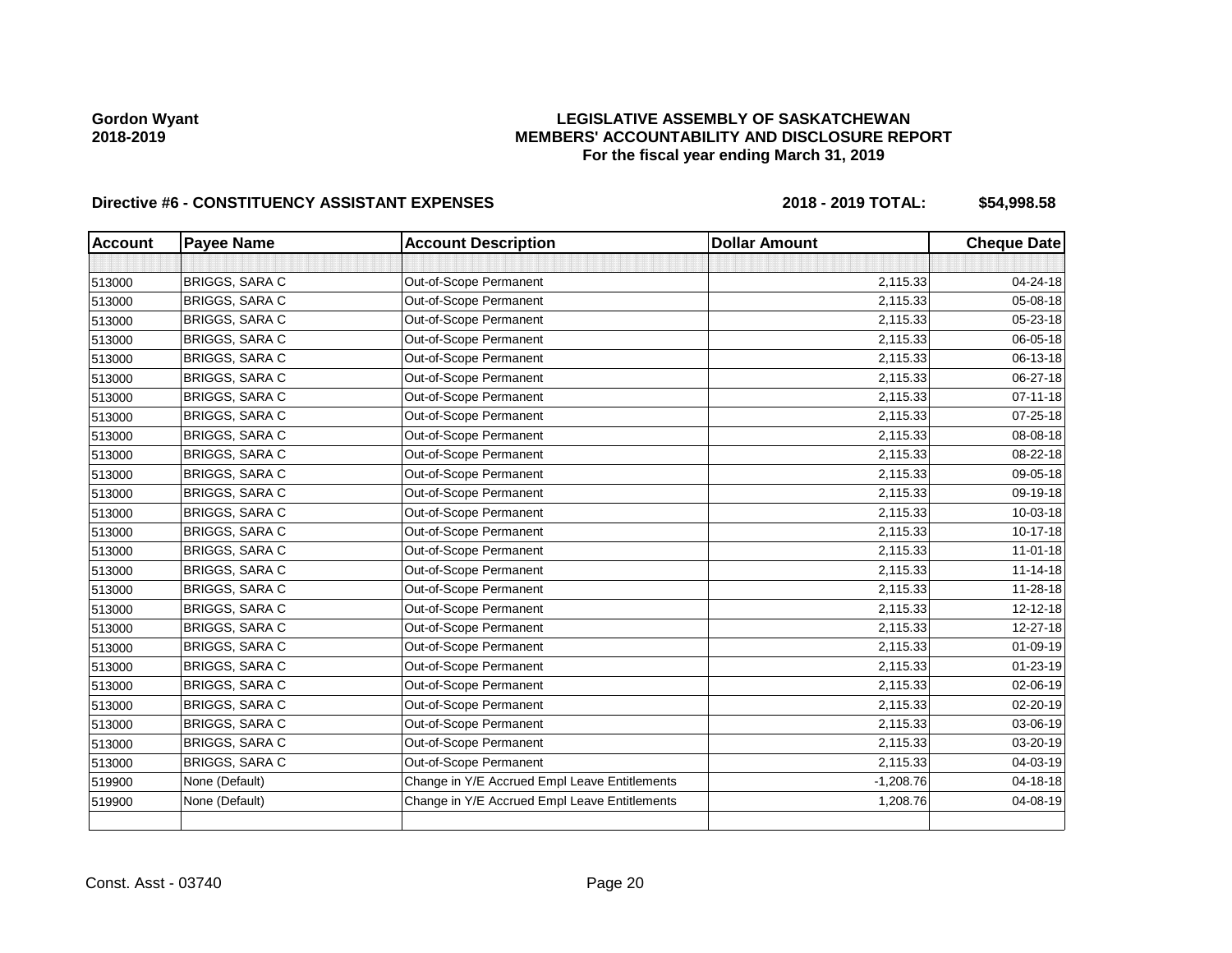## **LEGISLATIVE ASSEMBLY OF SASKATCHEWAN MEMBERS' ACCOUNTABILITY AND DISCLOSURE REPORT For the fiscal year ending March 31, 2019**

| <b>Account</b> | Payee Name | <b>Account Description</b> | <b>Dollar Amount</b> | <b>Cheque Date</b> |
|----------------|------------|----------------------------|----------------------|--------------------|
|                |            |                            |                      |                    |
|                |            |                            |                      |                    |
|                |            |                            |                      |                    |
|                |            |                            |                      |                    |
|                |            |                            |                      |                    |
|                |            |                            |                      |                    |
|                |            |                            |                      |                    |
|                |            |                            |                      |                    |
|                |            |                            |                      |                    |
|                |            |                            |                      |                    |
|                |            |                            |                      |                    |
|                |            |                            |                      |                    |
|                |            |                            |                      |                    |
|                |            |                            |                      |                    |
|                |            |                            |                      |                    |
|                |            |                            |                      |                    |
|                |            |                            |                      |                    |
|                |            |                            |                      |                    |
|                |            |                            |                      |                    |
|                |            |                            |                      |                    |
|                |            |                            |                      |                    |
|                |            |                            |                      |                    |
|                |            |                            |                      |                    |
|                |            |                            |                      |                    |
|                |            |                            |                      |                    |
|                |            |                            |                      |                    |
|                |            |                            |                      |                    |
|                |            |                            |                      |                    |
|                |            |                            |                      |                    |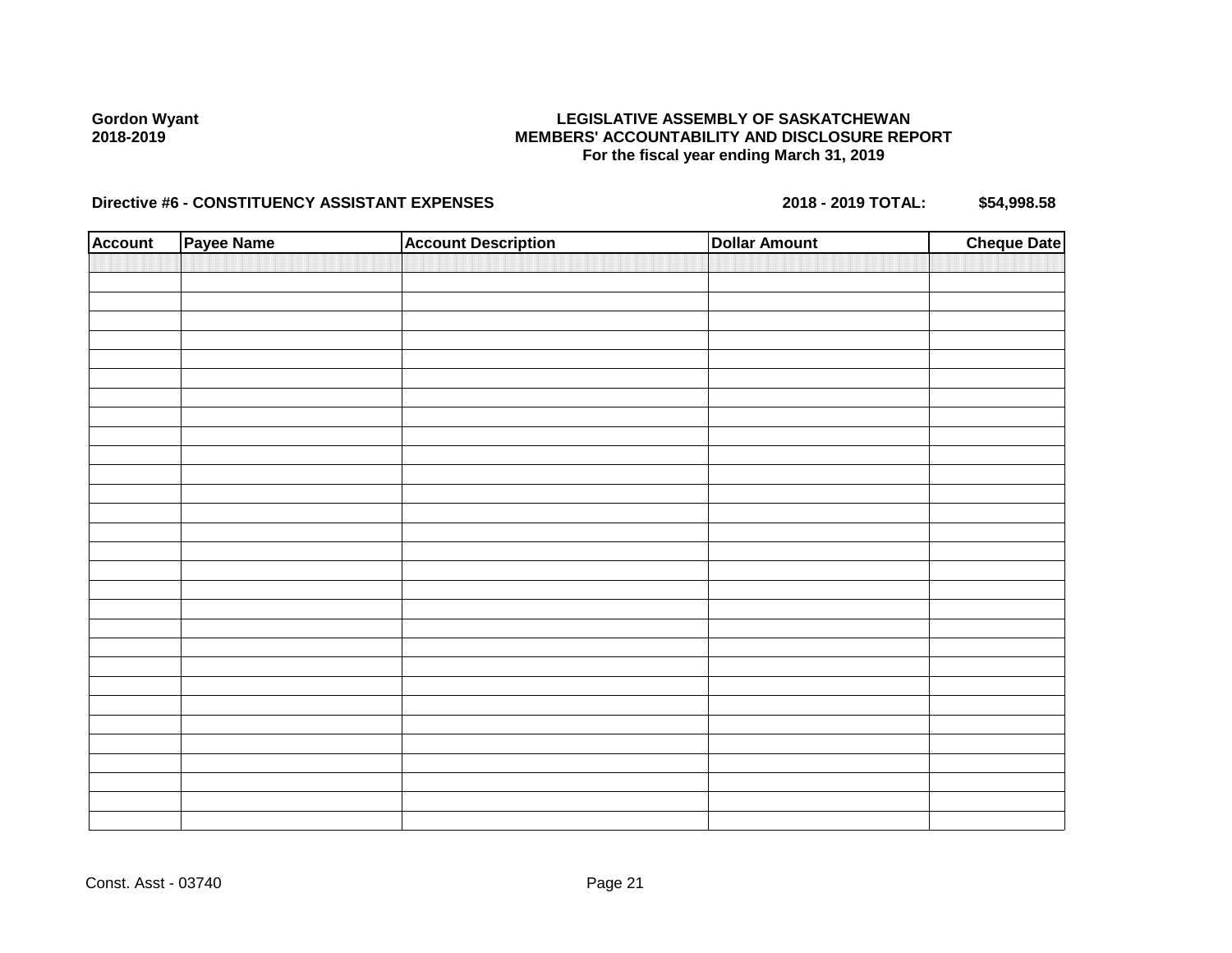## **LEGISLATIVE ASSEMBLY OF SASKATCHEWAN MEMBERS' ACCOUNTABILITY AND DISCLOSURE REPORT For the fiscal year ending March 31, 2019**

| <b>Account</b> | Payee Name | <b>Account Description</b> | <b>Dollar Amount</b> | <b>Cheque Date</b> |
|----------------|------------|----------------------------|----------------------|--------------------|
|                |            |                            |                      |                    |
|                |            |                            |                      |                    |
|                |            |                            |                      |                    |
|                |            |                            |                      |                    |
|                |            |                            |                      |                    |
|                |            |                            |                      |                    |
|                |            |                            |                      |                    |
|                |            |                            |                      |                    |
|                |            |                            |                      |                    |
|                |            |                            |                      |                    |
|                |            |                            |                      |                    |
|                |            |                            |                      |                    |
|                |            |                            |                      |                    |
|                |            |                            |                      |                    |
|                |            |                            |                      |                    |
|                |            |                            |                      |                    |
|                |            |                            |                      |                    |
|                |            |                            |                      |                    |
|                |            |                            |                      |                    |
|                |            |                            |                      |                    |
|                |            |                            |                      |                    |
|                |            |                            |                      |                    |
|                |            |                            |                      |                    |
|                |            |                            |                      |                    |
|                |            |                            |                      |                    |
|                |            |                            |                      |                    |
|                |            |                            |                      |                    |
|                |            |                            |                      |                    |
|                |            |                            |                      |                    |